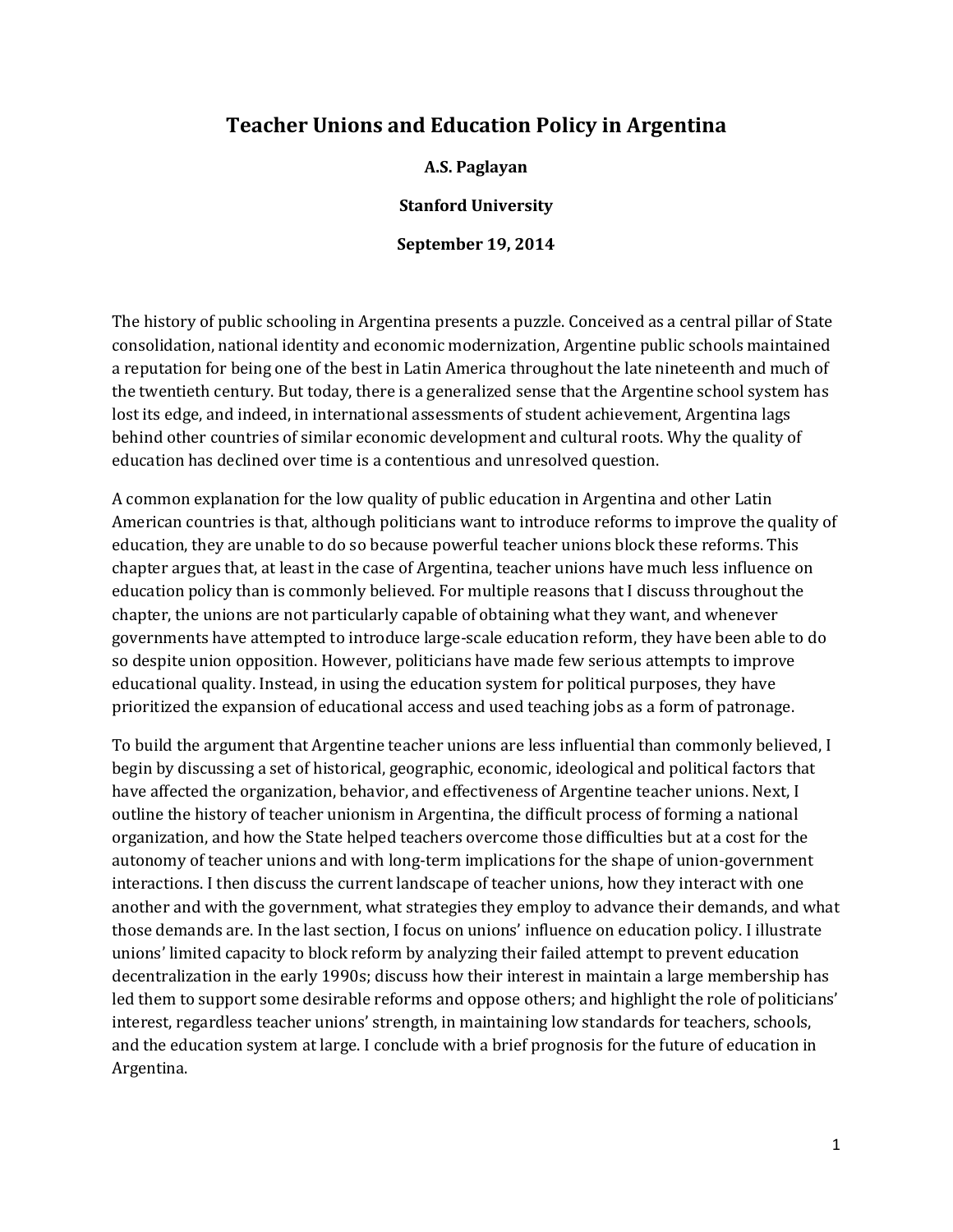## **Structural and historical obstacles to teacher organization**

Argentina is a middle-income country with about 40 million inhabitants spread throughout a large territory that is divided into 23 provinces and the City of Buenos Aires. Since the passage of its first Constitution in the 1850s, the country has been marked by sharp economic differences across its provinces, with Southern provinces and the City of Buenos Aires lying on the wealthier end of the spectrum, Northern provinces on the poorer end, and the provinces of the Center—including the populous Province of Buenos Aires—lying in between. Because of its federal system, and despite the central government's compensatory role, the differences in economic development across provinces translate into big differences in the characteristics of public education: Northern provinces spend less than half as much per student as Southern provinces, and they also have more overcrowded classrooms, a higher proportion of unsafe school buildings, and lower levels of student achievement and school completion rates (Censo de Infraestructura Escolar 1998; Censo Nacional de Docentes 2004; Censo Nacional de Población 2010; Cippec 2013).

Although a federal system on paper, the distribution of responsibilities between the central and provincial governments and the distribution of central revenues across provinces have been a source of conflict throughout history. Of direct impact for the organization of teachers and for their relationship with the State has been the change in the role of the central and provincial governments in the funding and administration of public education over time, with a gradual movement toward centralization from the emergence of public schooling in the 1880s up to the 1950s; a gradual movement toward decentralization from the 1960s through the 1990s; and a reemergence of the central government's role since 2003 (Murillo 2001; Puiggrós 1996; Galiani, Gertler and Schargrodsky 2008).<sup>1</sup> If the large disparities across provinces have made it difficult for teachers to find sufficient common ground to build a national organization, the coexistence of national and provincial schools has added another layer of difficulty, by creating contractual differences between teachers employed by different levels of government; and the shifts from centralization, to decentralization, to partial re-centralization have disrupted existing teacher organizations and forced them to find new strategies whenever governance changes have taken place (Vázquez 2005; Perazza and Legarralde 2008).

A further complicating factor in the organization of teachers has been their internal division regarding the role of religious and political instruction in public schools. Indeed, the country's history is plagued with political conflicts over whether public schools should provide Catholic instruction or remain secular. When mass public schooling emerged in the 1880s, the oligarchic regime—which wanted to construct a culturally homogenous nation State that was independent from the Church—established that basic education ought to be characterized by universal public provision, compulsory enrollment, free access, and *secular* instruction. However, during the first half of the twentieth century, some provinces introduced religious instruction in the schools that

 $\overline{a}$ 

<sup>1</sup> Even at the peak of decentralization to the provinces, the central government maintained important functions. In the 1990s, it established minimum curriculum contents; funded a large school construction program and other special and/or compensatory programs; supervised teacher training programs and provided technical assistance to providers of such programs; and administered standardized tests of student achievement.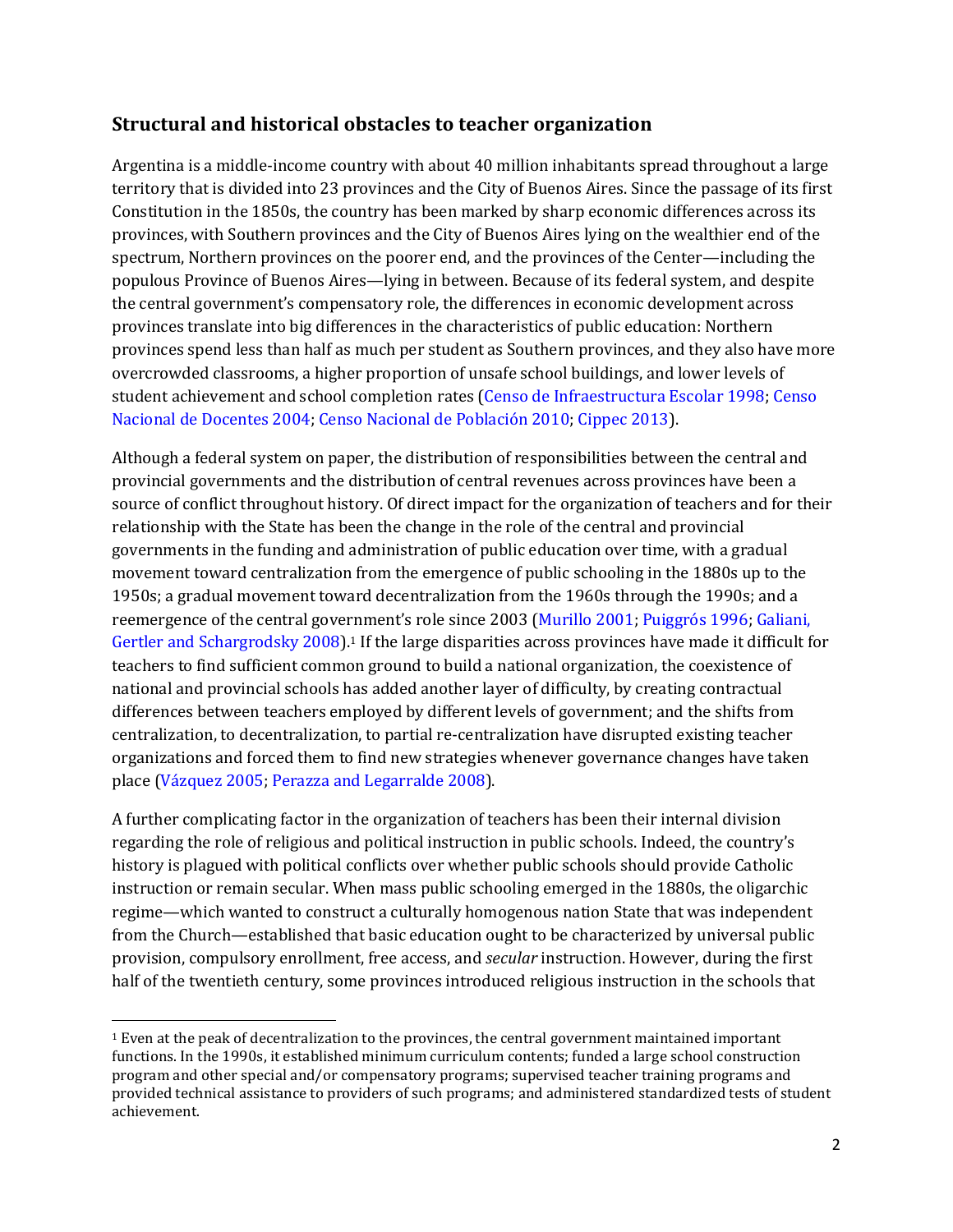were under their purview (Lionetti 2006). In the 1940s and 1950s, at the height of education centralization, the presidency of Juan Perón incorporated Catholic instruction throughout the public school system (Bernetti and Puiggrós 1993). Subsequent governments banned Peronism but maintained religious instruction (Gutiérrez 2010). Eventually, in the 1960s, a compromise was reached whereby public instruction would remain secular but the State would subsidize private religious schools. But until then, and like the rest of society, teachers remained divided over ideological issues, with those defending "secular" education on one side and those defending "free" (religious) education on the other (Vázquez 2005).

Two features of Argentine politics are also central to understand union-government interactions: the history of military dictatorships, and the existence, during democratic periods, of a presidential system characterized by extensive Executive power. Although most countries considered in this volume have had non-democratic regimes at one time or another, Argentina stands out for having experienced the largest number of transitions between democracy and non-democracy in the world (Przeworski et al. 2000). From unions' perspective, this political instability has meant a constant change in the rules of the game that define whether and how unions can express their demands, and a difficulty to trust the agreements made during democratic periods—because these agreements would often be ignored in subsequent non-democratic regimes. Such distrust of the State was further fueled by military regimes' brutal repression of teacher activism.

In turn, Argentina's presidential system—where, like in much of Latin America, the Executive has extensive capacity to govern unilaterally—implies that, from a union's perspective, the key factor that determines with whom the union interacts, how it exerts pressure, and how successful it is, depends heavily on what is the identity of the party in government. As I discuss in the next section, teacher union leaders have a stronger bond with the left-wing faction of the Peronist party than with other mainstream parties, and tend to be more conciliatory when this group is in government. While this creates an opportunity to introduce transformative reforms, the Peronist party, a populist labor-based party whose electoral strategy relies heavily on the distribution of patronage and clientelism among the poor (Collier and Collier 1991; Calvo and Murillo 2004; Stokes 2005; Stokes, Dunning, Nazareno, and Brusco 2012), has had few incentives to introduce reforms that improve the quality of education available to the poor (Tiramonti 2013).

In sum, the large geographic territory over which teachers are spread, the disparate economic conditions across provinces, and the ideological conflict over the role of religion in the education system, have all contributed to teachers' difficulty to organize and exert pressure over the State. Whenever teachers thought they had overcome these obstacles, political regime transitions and changes in the structure of education governance disrupted the existing organizations, forced them to adapt their strategies to the new circumstances, and contributed to develop a sense of distrust toward the State. Further, in periods of greater trust—such as when left-wing Peronists have been in power—politicians have neglected the opportunity to introduce quality-oriented reforms, which tend to be inconsistent with the strategies of patronage and clientelism that plague Argentine politics.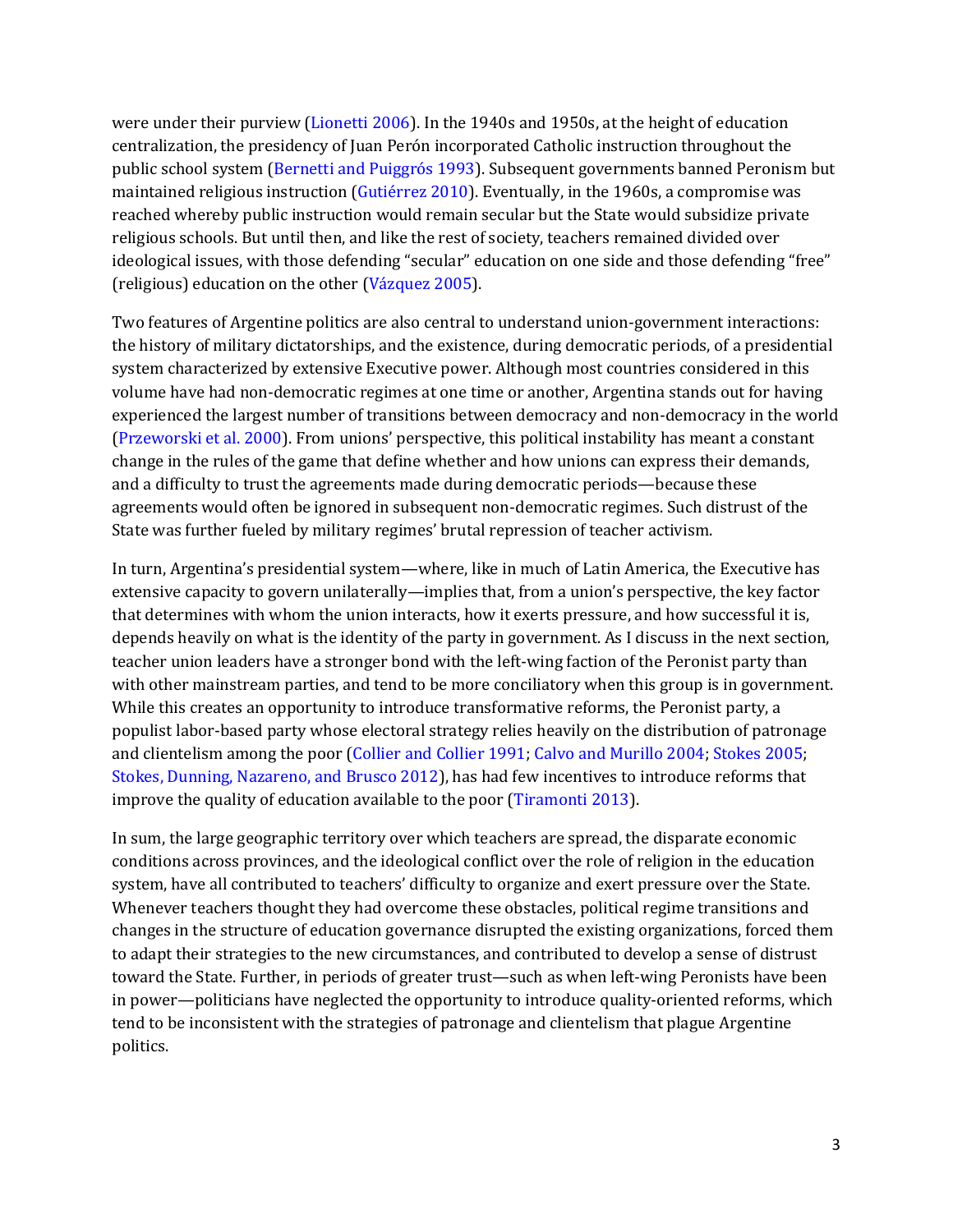### **The slow and non-autonomous emergence of teacher unions**

The rapid expansion of public schooling in the late nineteenth and early twentieth centuries strained the State's capacity and generated tension between teachers and the State regarding the terms of the contract between them. Teachers complained about the frequent delays in the payment of salaries, the lack of basic school supplies, and the unsafe school buildings (Acri 2012, 18). The first teacher strike took place in 1881 in a school of the province of San Luis where teachers were owed 8 months' worth of salaries and refused to teach until their salary payments were updated. Similar protests—of a small local magnitude and for similar reasons—took place from the 1890s through the mid-twentieth century (Donaire 2009, 137).

From early on, the battle between teachers and the State became not just about material issues but also about ideas. It was common for the State to require that teachers adhere to, or reject, certain political views in order to keep their jobs,<sup>2</sup> but despite the many policies used to ensure ideological compliance—e.g., a system of school inspections, socialization into certain values during preservice teacher training, "personality" tests for recruitment into teaching, centralized choice of textbooks, oaths of allegiance, etc.—there was always a group of teachers who contested the specific views prevailing at a given time. To prevent the intrusion of partisan politics into the classroom, teachers demanded legal protections against arbitrary changes in the rules for being appointed, promoted, or dismissed, as well as greater autonomy and consideration of their pedagogical knowledge when making policy decisions that affected their work (Vázquez 2005; Gutiérrez 2010; Acri 2012).

Despite their common interest in the timely payment of teacher salaries and the establishment of clear rules curtailing political discretion over curricular and human resource decisions, the contractual and ideological divisions amongst teachers hindered the emergence of encompassing unions. As mentioned earlier, the coexistence of national and provincial schools meant that some teachers had a contractual relationship with the national government and others with their respective province (Perazza and Legarralde 2008). The salary and working conditions of national teachers were usually better than those of provincial teachers, hindering the articulation of common demands between them. To complicate things further, teachers were also divided along partisan and religious lines (Gutiérrez 2010, 4). In this context, despite several (failed) attempts to organize at the provincial and national levels, a fragmented landscape of teacher organizations remained in place throughout the first half of the twentieth century.

The first national teacher union emerged in the 1940s under the sponsorship of Juan Perón's presidency. Labor unions had been central to Perón's rise to power, and once in power, Perón returned the favor by providing the working class with the legal right to form unions and bargain with their employer—but with a caveat that allowed the Peronist party to maintain control over unions: the State reserved the power to decide which unions had the legal right to represent workers' interests, engage in dialogue and negotiations with employers, and sign agreements on

<sup>&</sup>lt;sup>2</sup> For instance, teachers were required to pledge allegiance to the Peronist Doctrine during the 1940s and 1950s—and those who refused to do so were often purged (Bernetti and Puiggrós 1993)—and had to reject that doctrine after Perón was overthrown from power.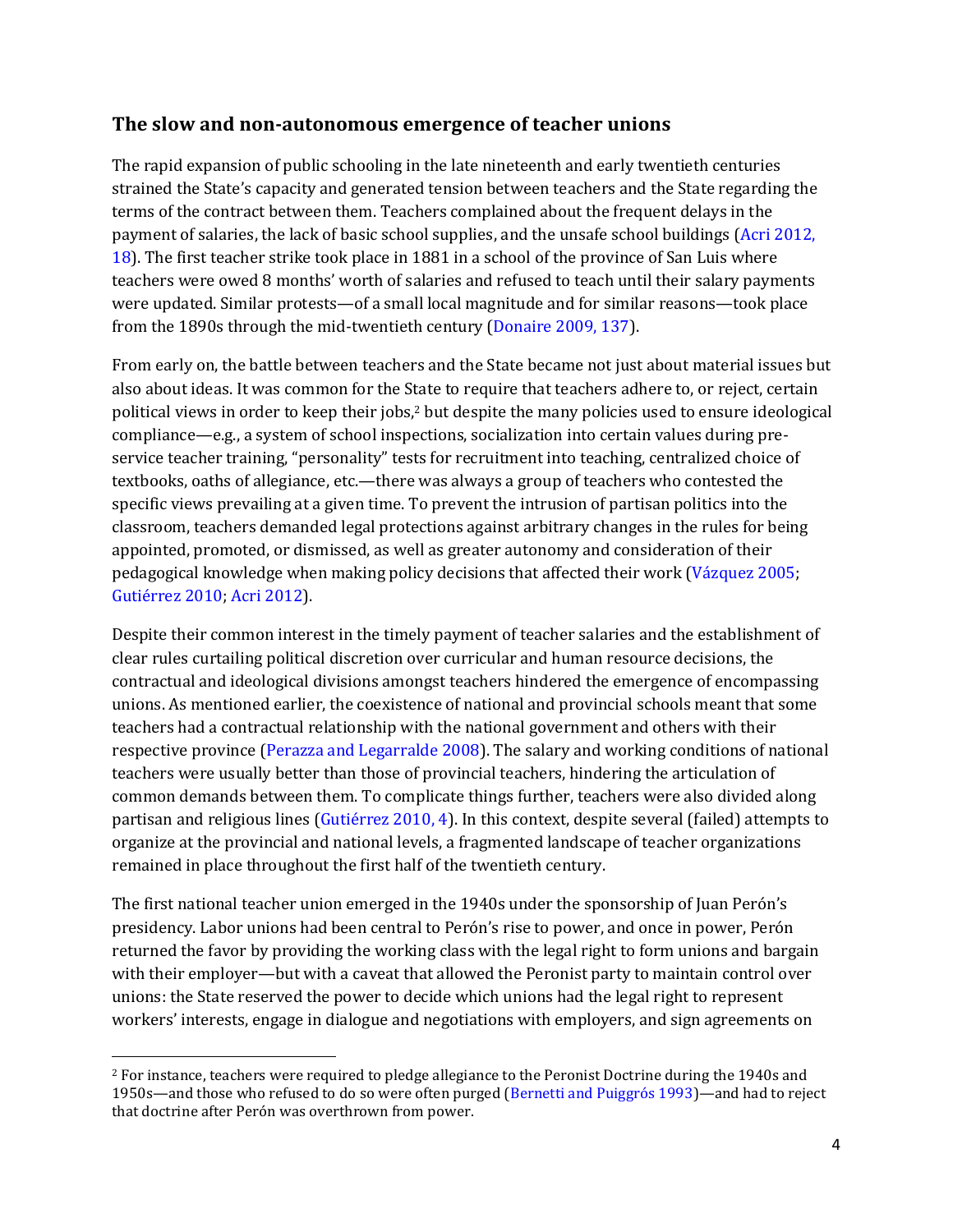workers' behalf. Perón used this power to discriminate between unions, favoring those that supported his regime and excluding those that did not (Collier and Collier 1991; Murillo 2001). Having been unable to consolidate their power on their own, labor unions accepted this politicization of labor relations and provided Peronism with a loyal core constituency and political machines for electoral support and policy implementation (Murillo 2001, 30).

In the education sector, the administration sponsored the creation of Peronist-led provincial teacher unions and also appointed Peronist officials to lead the first national union of public school teachers, the UDA, founded in 19473 (Gutiérrez 2010; Vázquez 2005, 9). Two more Peronistaffiliated unions emerged in the late 1940s: SADOP, representing private school teachers; and AMET, representing teachers of technical-vocational schools. UDA, SADOP and AMET were each given a monopoly (in public, private, and technical-vocational education, respectively) to represent teachers in conversations with the government; any demands that were not channeled through these unions were ignored. In practice, this meant ignoring the demands of liberal-minded middleclass teachers who were generally opposed to the Peronist administration and constituted a majority of the teacher workforce. Expressions of discontent toward Peronist policies were further limited by the threat of being purged from the teacher workforce if one failed to express support for the regime (Bernetti and Puiggrós 1993).

The main accomplishment of teacher unions during these years was the sanctioning in 1954 of the first Teacher Statute covering teachers employed by the national government. The Statute set rules for teacher appointment, promotion, compensation, and dismissal; protected the job stability of permanent teachers (though not of substitute or contractual teachers); defined the salary schedule and the criteria for salary increases; established a generous pension; and, more generally, set teachers' working conditions. Equally important, the 1954 Teacher Statute introduced the system of Qualification Boards (*Juntas de Clasificación*) which, together with the Disciplinary Boards (*Juntas de Disciplina*) introduced by the 1958 Teacher Statute, are a key mechanism by which teacher unions influence the education sector. As I discuss later, membership in these boards enables teacher unions to exert considerable influence over who is appointed, promoted and dismissed and anecdotal evidence suggests that unions use this power to benefit their own members (Rivas 2004, 182).

The political incorporation of teacher unions during the 1940s and 1950s constituted a "critical juncture," to borrow the term used by Collier and Collier (1991), leaving at least three lasting imprints on the way teacher unions interact with the State. First, while it gave birth to a system whereby unions have considerable power over the hiring, promotion, and dismissal of teachers, unions were given only limited influence over education policy decisions. Such decisions have typically been made by national and provincial governments without a formal requirement to consult unions. This is unlike the case of other countries in Latin America, such as Chile, where unions have had formal representation in policymaking bodies at the national level since the 1950s (Núñez 1986, 121). Second, the Peronist years established a pattern of conditional recognition of unions by the State, in which partisan alignments often shape a government's decision to recognize

<sup>3</sup> The ADE (*Agremiación de Docentes Argentinos*, or Guild of Argentine Teachers) was founded in 1947 and renamed UDA (*Unión de Docentes Argentinos*, or Union of Argentine Teachers) in 1952.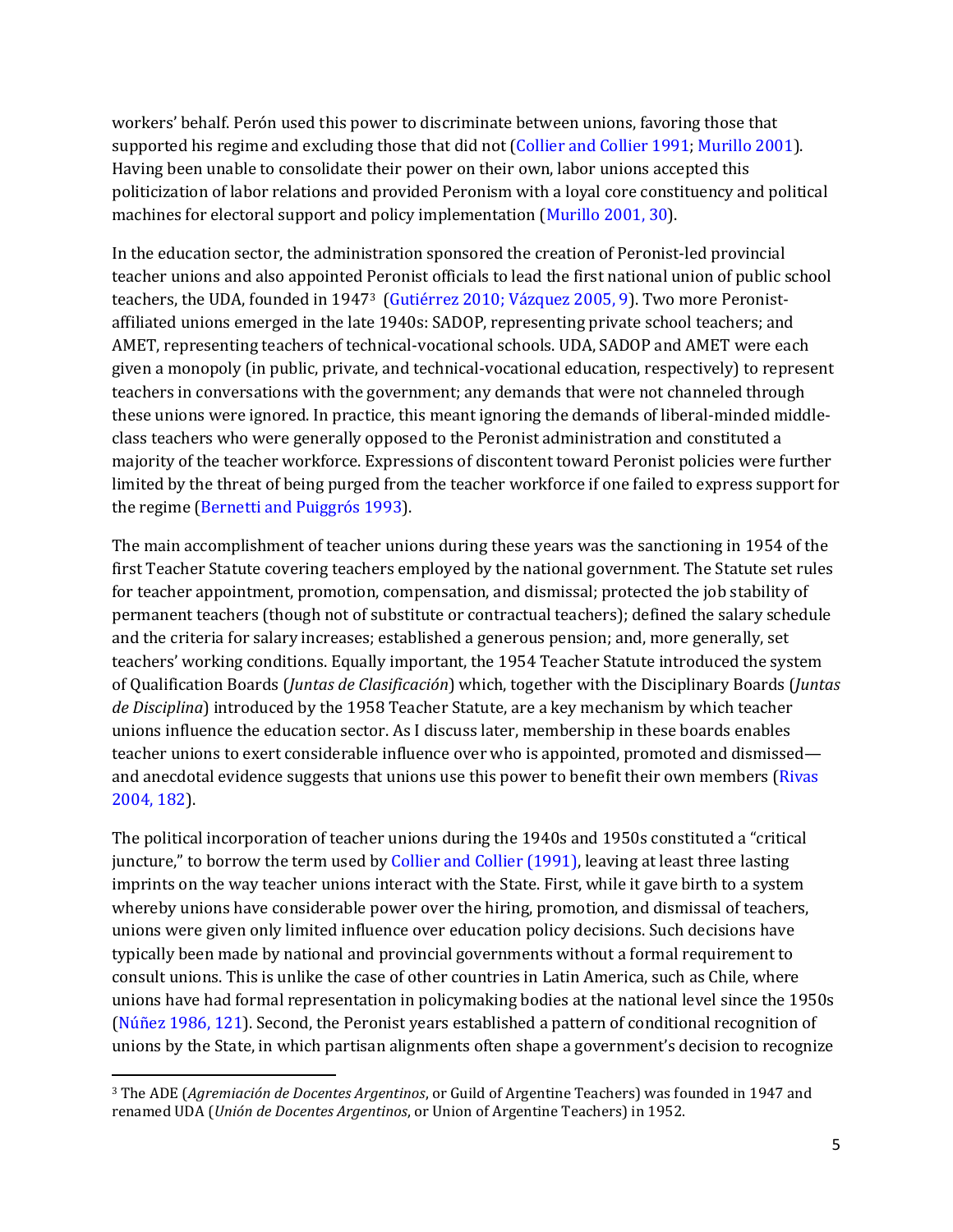a particular union as a legitimate representative of teachers. Murillo and Ronconi (2004) argue that such Executive discretion in labor relations and the favoring of unions that are politically aligned with the government explains the pattern of lower frequency of strikes when the union leadership identifies with the party in government. Third, the 1940s and 1950s established an enduring bond between teacher union leaders and the left-wing faction of the Peronist party, especially at the national level. Indeed, throughout the 1960s, when the Peronist party was banned, many Peronist politicians stayed involved in politics by joining teacher unions and occupying seats in Qualification or Disciplinary Boards (Gutiérrez 2010, 2011).

#### *Change and continuity after the foundation of CTERA*

 $\overline{a}$ 

When Perón was forced to leave power in 1955, and the country entered a period of political instability characterized by an alternation between military and civilian presidents, teachers became atomized once again. After various failed attempts to build a national organization, in 1973, with Perón back in power, the Peronist UDA was reorganized. At the same time, 147 provincial unions came together under a national umbrella organization known as CTERA, today is the largest teacher union in the country. The foundation of CTERA and its coexistence with UDA inaugurated a new dynamic in teacher unionism, one marked by competition between unions for members and for a voice in the education sector.

CTERA differs from UDA in at least three ways. First, while UDA's membership is mostly concentrated in Buenos Aires, CTERA has presence throughout the entire territory and thus has become a more threatening force for national governments. Second, UDA and CTERA's relationship with Peronism differs. Since its inception in the 1940s, UDA has been affiliated with the Peronist party and belongs to the General Confederation of Workers (CGT), known as the "backbone" of Peronism. CTERA's relationship with Peronism is less clear-cut. On one hand, the organization claims to be politically autonomous and indeed has a rank-and-file with diverse partisan identities. On the other hand, over time the national leadership of CTERA has over time grown close to a faction of the Peronist party,<sup>4</sup> and since 1987 national leaders have come from a left-wing Peronist extraction. Third, the scope and prioritization of UDA and CTERA's interests differ, with UDA concentrating almost exclusively on teachers' material interests (job creation, salary increases, etc.) and CTERA concentrating on a broader range of issues within and beyond the education sector. In particular, CTERA permanently advocates for the institutionalization of participatory decisionmaking mechanisms in the education sector, which, it argues, are sufficient to ensure that teachers' material interests be attended to, but also, are necessary to ensure that the education system reflects democratic values.<sup>5</sup>

Despite the changes brought about by the creation of CTERA, a basic feature of teacher unionism remained intact: teacher unions' effective rights were never truly institutionalized and instead remained dependent on who occupied the Executive. At the national level, left-wing Peronist governments afforded unions greater participation and voice, which helped contain unions'

<sup>4</sup> A number of circumstances contributed to this, including their shared experience of brutal repression during the military dictatorship of 1976-1983, followed by the exclusion of teacher unions from education policy debates when the Radical party defeated the Peronist party upon the return to democracy. <sup>5</sup> Personal interviews with leaders of CTERA and UDA.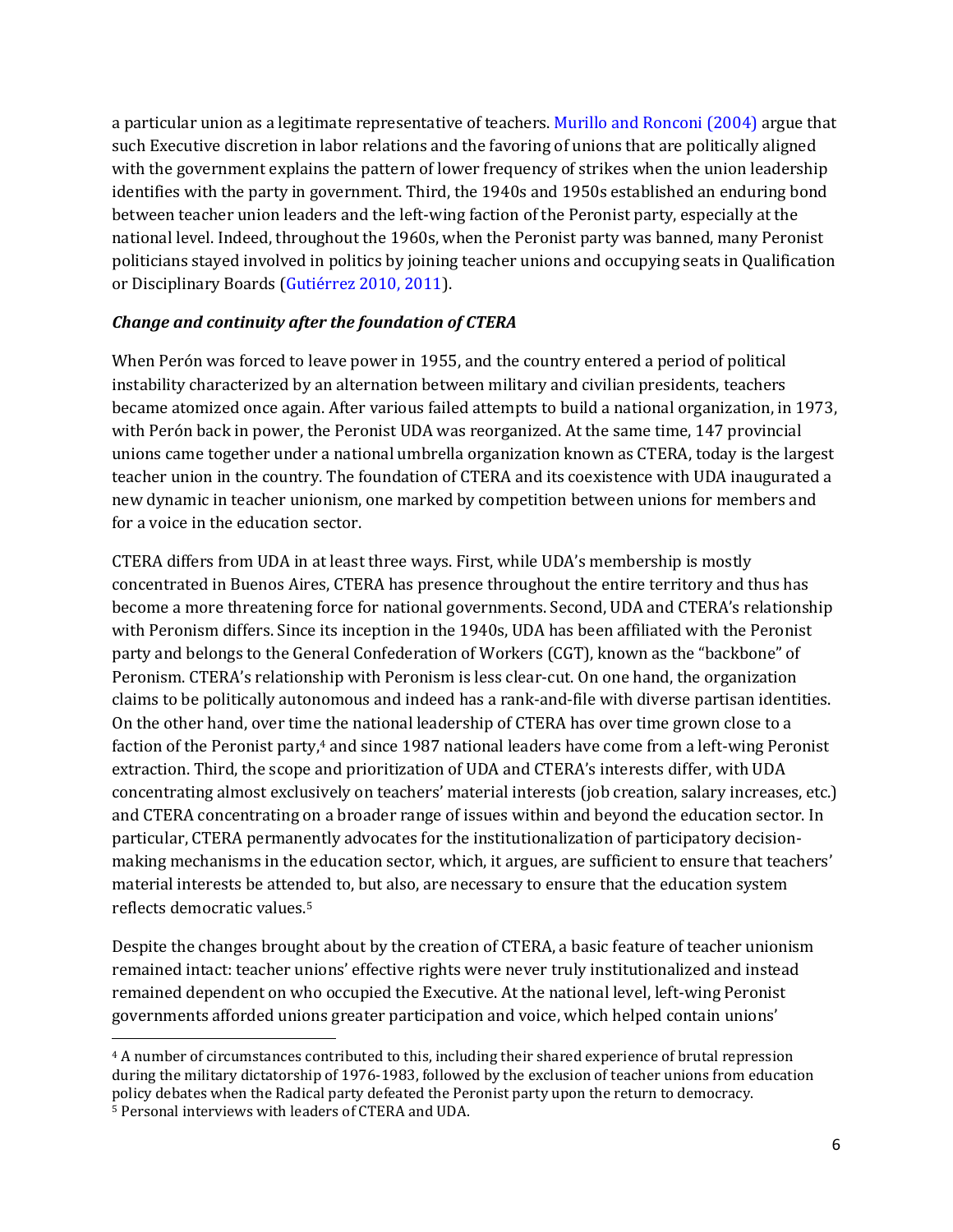political opposition in the streets. During Perón's brief presidency between 1973 and 1974, when a left-wing official led the Ministry of Education, UDA was given formal recognition to represent teachers, and CTERA, despite not receiving the same legal protection, accomplished its goal of being included in broad education policy decisions. <sup>6</sup> By contrast, following Perón's death in 1974 and his replacement by a right-wing Peronist faction with strong ties to conservative Catholic sectors, teacher unions were excluded from policy debates (Vázquez 2005). Their exclusion was exacerbated during the military regime that lasted from 1976 to 1983, a period of brutal State repression in which unions and political activism were banned, and militant teachers (and students) persecuted, imprisoned, tortured, and sometimes murdered. The regime suspended the Teacher Statute, reduced drastically the amount of funding for public education vis-à-vis private (often Catholic) schools,<sup>7</sup> and transferred the administration of all primary schools and all corresponding teacher contracts to the provinces, leading once again to fragmentation among public school teachers.

Upon the transition to democracy in 1983 teachers demanded the recovery of salaries and expenditures; a Teacher Statute; the central government's commitment to fund public education; and a "democratization" of education, by which they meant greater participation of teachers, students, and parents in education governance. The Radical party in government, which had defeated the Peronist party in elections, maintained a confrontational relationship with the unions: when the government organized the National Congress of Pedagogy to debate education reform proposals, it invited teachers but not their unions. The unions invested considerable energy to reorganize teachers' capacity for collective action, which had suffered during the military regime. In 1986, CTERA joined the Peronist CGT and participated in the national strike against the Radical party administration led by the latter. In 1987, a Peronist leader took over the national administration of CTERA, and a year later, CTERA organized a massive national strike which lasted 42 days. The national leadership also made an effort to merge provincial unions so as to have a single union affiliate per province—a goal that was finally accomplished in 1991.

In 1989, the unions supported the presidential candidacy of Carlos Menem, a Peronist who campaigned on a populist platform. However, when Menem unexpectedly turned to neoliberal policies soon after being elected, teacher unions withdrew their support and a confrontational relationship followed, involving innovative forms of massive social protest that helped mobilize the public opinion in teachers' favor. In 1997, CTERA leaders joined left-wing Peronists who were also disappointed by Menem's turn to neoliberalism to found a new party, FREPASO—which would merge back with the Peronist party when the latter moved away from neoliberalism.

Since the election in 2003 of a populist Peronist government, which among other things introduced centralized collective bargaining and increased central government funding for education, the unions have maintained a relatively good relationship with the government, and in fact have

 $\overline{a}$ 

<sup>6</sup> From teachers' perspective, this was a fragile situation: their interests could be expressed either through an organization that had legal jurisdiction to represent them but lacked political autonomy (UDA) or through one that had more political autonomy but lacked legal protection (CTERA).

<sup>7</sup> This was not motivated by a general interest in fiscal austerity; the external debt and the fiscal deficit increased dramatically during this period.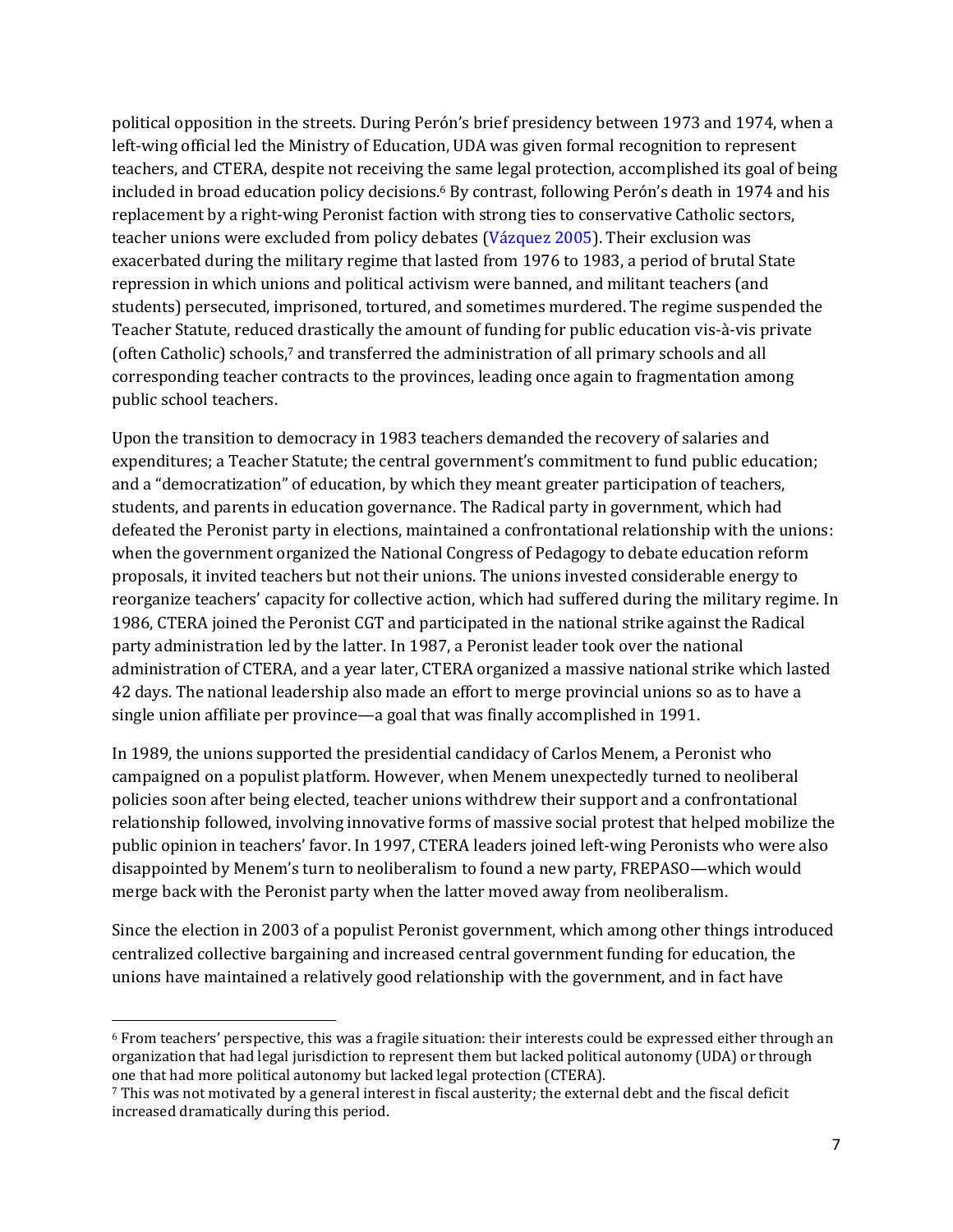actively endorsed many of the Peronist candidates in legislative, gubernatorial, and presidential elections.

In sum, the emergence and consolidation of encompassing teacher unions came at a cost to unions' political autonomy. After a prolonged period of atomization, the first unions with capacity to articulate demands at the provincial and national levels emerged with the organizational and political support of the Peronist administration in the late 1940s. These formative years established a pattern of conditional recognition of unions by the State, which in a context of Executive discretion in the application of labor regulations has meant that unions are more likely to be included in policy debates and recognized as legitimate dialogue and bargaining counterparts when the union leadership is politically aligned with the party in government. The historical linkages between labor unions and Peronism, and the fact that the leaders of national teacher unions have generally come from the left-wing factions of the Peronist party—even in the case of CTERA, whose rank-and-file is politically diverse—can help explain why left-oriented Peronist governments have tended to be more inclusive of national teacher unions in education policy debates. In turn, whether unions are recognized and given a voice by the party in government has implications for the strategies they employ. When unions and the government are politically aligned, unions can obtain concessions without the need to resort to strikes, and are also more willing to have short-term tolerance of less-than-ideal working conditions because they trust that the government will eventually make things better for them; but strikes are more common when the unions and the government are not politically aligned.

## **Interests, strategies, and the struggle for power**

This section begins with a description of the current landscape of teacher unions in Argentina, and then discusses unions' main interests, the different strategies they have employed to pursue those interests, and the degree to which they have succeeded in realizing those interests, with emphasis on their record of accomplishments and defeats since the return of democracy in 1983. The section concludes with a discussion of the strategies that governments have employed to limit unions' power.

## *Current landscape of teacher unions*

In Argentina today there are about 880,000 teachers, of which 640,000 are employed in the public sector and 240,000 in the private sector (Censo Nacional de Docentes 2004). Union membership is voluntary, and about 50 percent of teachers are affiliated to a national teacher union, with the rate of unionization being higher in public schools (67 percent) than in private ones (11 percent). Unionization increased during the 1990s, when the central government pursued a battery of neoliberal policies including the decentralization of education.

Five national teacher unions compete for members. The largest is the CTERA, an umbrella organization of 24 provincial unions—one in each province and the City of Buenos Aires—that has close to 290,000 members. The other national unions are UDA, whose membership includes about 50,000 public school teachers; CEA, with about 77,000 members; AMET, representing technical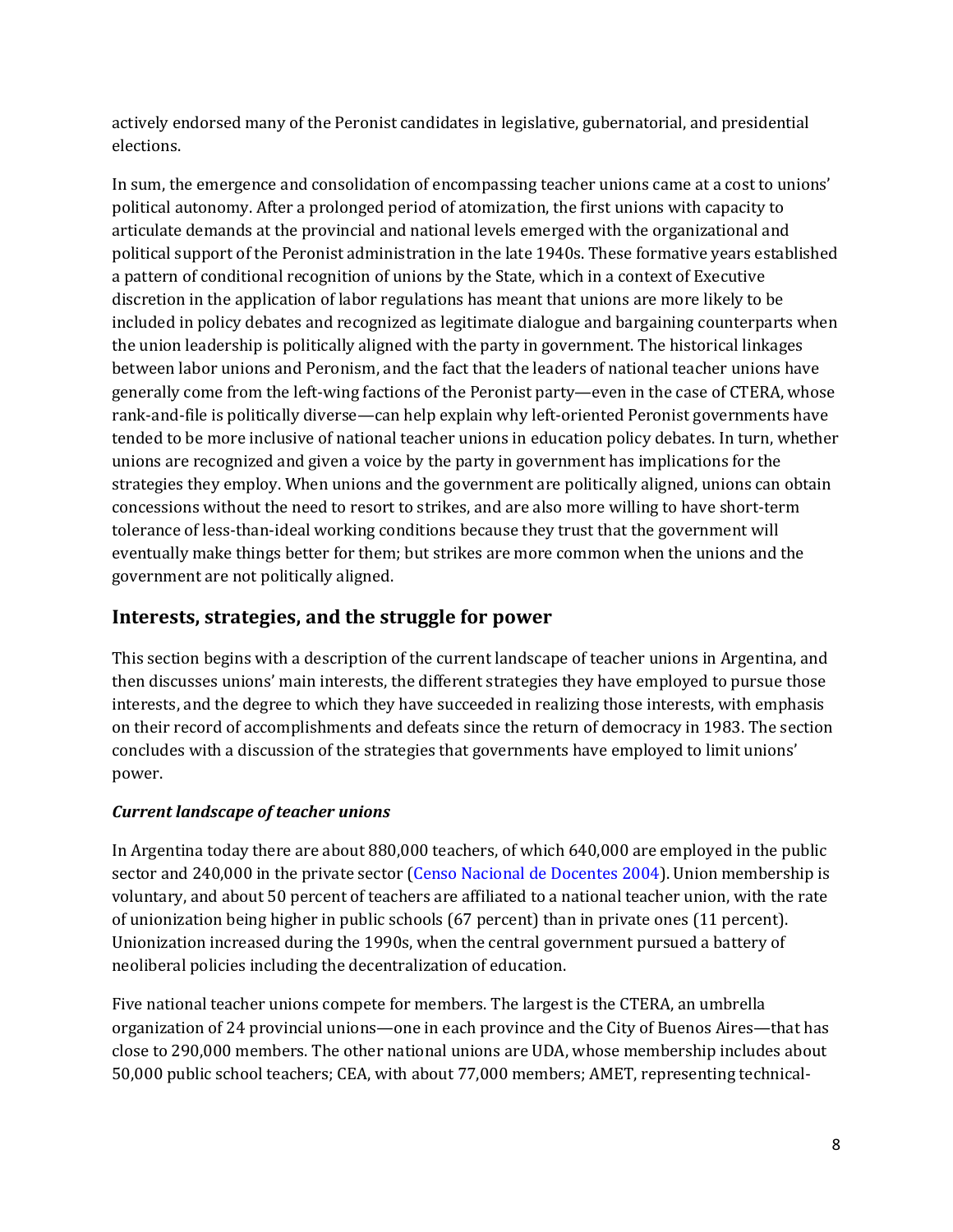vocational teachers and with about 12,000 members; and SADOP, which represents private school teachers and has about 25,000 members (Donaire 2009).

Given that union affiliation is voluntary, and that not all teachers choose to join a union, it is worth asking what leads certain teachers but not others to join. On one hand, the belief that unions often use their position in Qualification Boards to differentially benefit their own members with promotions and transfers may provide incentives to join a union. In addition, teacher unions provide other material benefits to their members in the form of discounts for recreational activities, vacation packages, and so on. On the other hand, anecdotal evidence suggests that, for many teachers, the material benefits they can obtain from joining a union are insufficient to compensate for the ideological cost they bear for joining such a politicized organization. Indeed, a substantial fraction of Argentine teachers still identify with those early liberal-democratic, middle-class teachers who viewed themselves as professionals, looked down on union practices, and rejected any form of politicization in the education sector. Union members, then, are not a representative sample of the entire teacher workforce. My own analysis of nationally representative data reveals that, among public school teachers, unionization is more likely among teachers of more humble socioeconomic backgrounds, as indicated by their lower levels of educational attainment and higher poverty rates.<sup>8</sup>

Union density varies greatly across provinces, reaching as low as 20 percent of teachers in some provinces and as high as 80 percent in others, <sup>9</sup> and density rates tend to be higher in poorer provinces. There are close to 30 provincial teacher unions. Most provinces have a single union that is affiliated to CTERA, but in the Province of Buenos Aires, the City of Buenos Aires, and some Northern provinces, several unions compete for members. Further, even when a single provincial union exists and is affiliated with CTERA, the provincial leadership's interests and positions are not always aligned with those of the national leadership (Rivas 2004; Perazza and Legarralde 2008). Competition for members between unions and internal divisions within unions hinder teachers' capacity for collective action. As will be discussed later, in the early 1990s the government exploited that competition to advance education decentralization reforms. It was not until the late 1990s that CTERA was able to overcome its internal divisions and organize a national mobilization against decentralization and the other major reforms of that decade.

In addition to the funding they obtain from the payment of membership fees, unions have access to other economic resources. CTERA and AMET are in charge of administering the main health insurance provider for teachers, *Osplad*. UDA, AMET and SADOP participate in the administration of the dedicated pension fund for teachers, known as the *Caja Complementaria de Previsión para la Actividad Docente*. Finally, the national Ministry of Education provides substantial funding to unions for the provision of professional development courses (Rivas 2004, 131). Control over these sources of funding give union leaders some independence to pursue their own interests, even if not aligned with those of the membership.

<sup>8</sup> Author's calculations based on data from the nationally representative *Encuesta de Condiciones de Vida* conducted in 2001.

<sup>9</sup> Based on data corresponding to the year 2000 provided by María Victoria Murillo and Lucas Ronconi.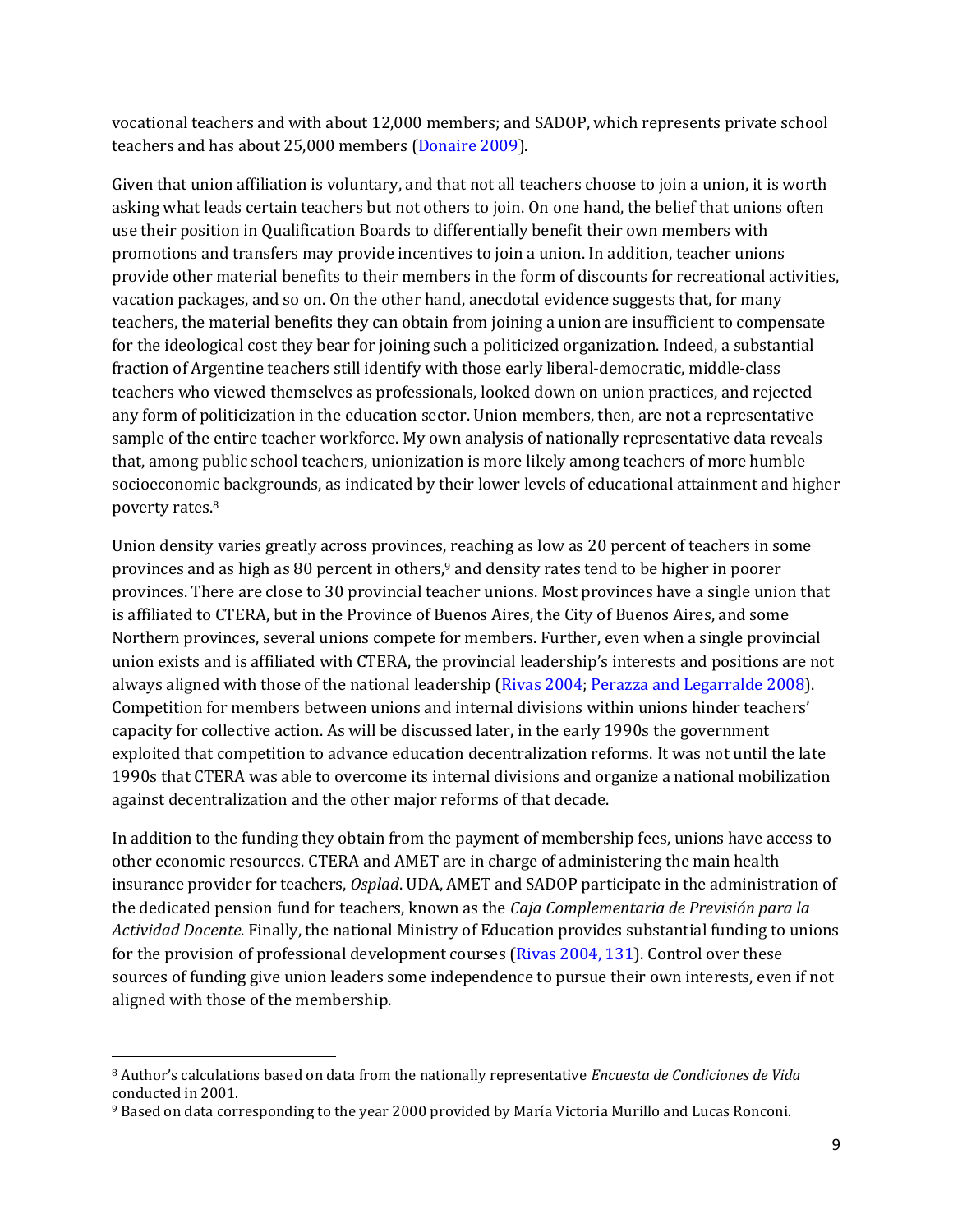#### *Interests*

The interests pursued by unions have evolved over time, depending on the status of labor rights, the macroeconomic conditions, and the education policies prevailing at a given point in time. In the early days of teacher organizations, which coincided with the rapid expansion of public education in a contentious political environment, the majority of claims focused on the timely payment of salaries and the establishment of clear rules of the game that impeded political interference with the curriculum and the appointment, promotion and dismissal of teachers. These interests, prioritizing greater voice and greater stability of working conditions over higher salaries, were reflected in the content of the 1954 Teacher Statute and in subsequent Statutes. The Statutes gave teachers greater voice through their participation in Qualification and Disciplinary Boards, and established rules for the appointment, promotion and dismissal of teachers, but the downside of greater voice and greater job stability was a sustained decline in teachers' real salaries until the end of the twentieth century (Ministerio de Cultura y Educación 1976; Rivas 2004).

The military regime of 1976-1983 repealed the Teacher Statute, decentralized primary schools to the provinces, and reduced public education expenditures. Upon the return of democracy, the unions fought for a reversal of these policies, demanding the reinstitution of a national Teacher Statute, the establishment of a common salary schedule across provinces, a recovery of teacher salaries and public education expenditures, and a sustained commitment by the central government to fund public education. Their focus was on regaining what they had lost, but not more. Partly because the military regime had disrupted the organization of teachers, and partly because of competition between and within unions, their success was only partial. The 42-day national strike carried out in 1988 by the CTERA helped install the school finance debate in the public agenda (Vázquez 2005), but by 1990, per-pupil public expenditure in education was at the same level as in 1983, and teacher salaries were about 20 percent lower (Rivas, Vera and Bezem 2010).

Throughout the 1990s, confronted with a government that introduced orthodox fiscal policies, greater flexibility in labor regulations, and further decentralization, the unions focused on preventing losses—including material losses but also the loss of power within education governance structures. Again, although they obtained some concessions, in the grand scheme of things they were not very successful (Murillo 1999, 2001): secondary schools were decentralized despite the adamant opposition of CTERA, leading to a fragmentation in the organization of teachers which reduced the unions' power; and teacher salaries declined first and recovered later, remaining in 2000 at similar levels as in 1990. The main gains for the unions came from the establishment in 1999 of a dedicated fund for teacher salaries which helped insulate teachers from economic recessions (Vázquez 2005; Perazza and Legarralde 2008); and from the expansion of perpupil public expenditure in education, which increased by 85 percent throughout the decade to finance the construction of new schools and the expansion of compulsory education and, with that, the creation of new teaching jobs (Rivas, Vera and Bezem 2010; Rivas 2004; Paglayan 2008). Also, as part of a concession made by the Ministry of Education to end a 1003-day hunger strike, the national teacher unions were given control over the teachers' health insurance and pension funds all benefits targeted to the union leadership more than to the teachers themselves (Perazza and Legarralde 2008).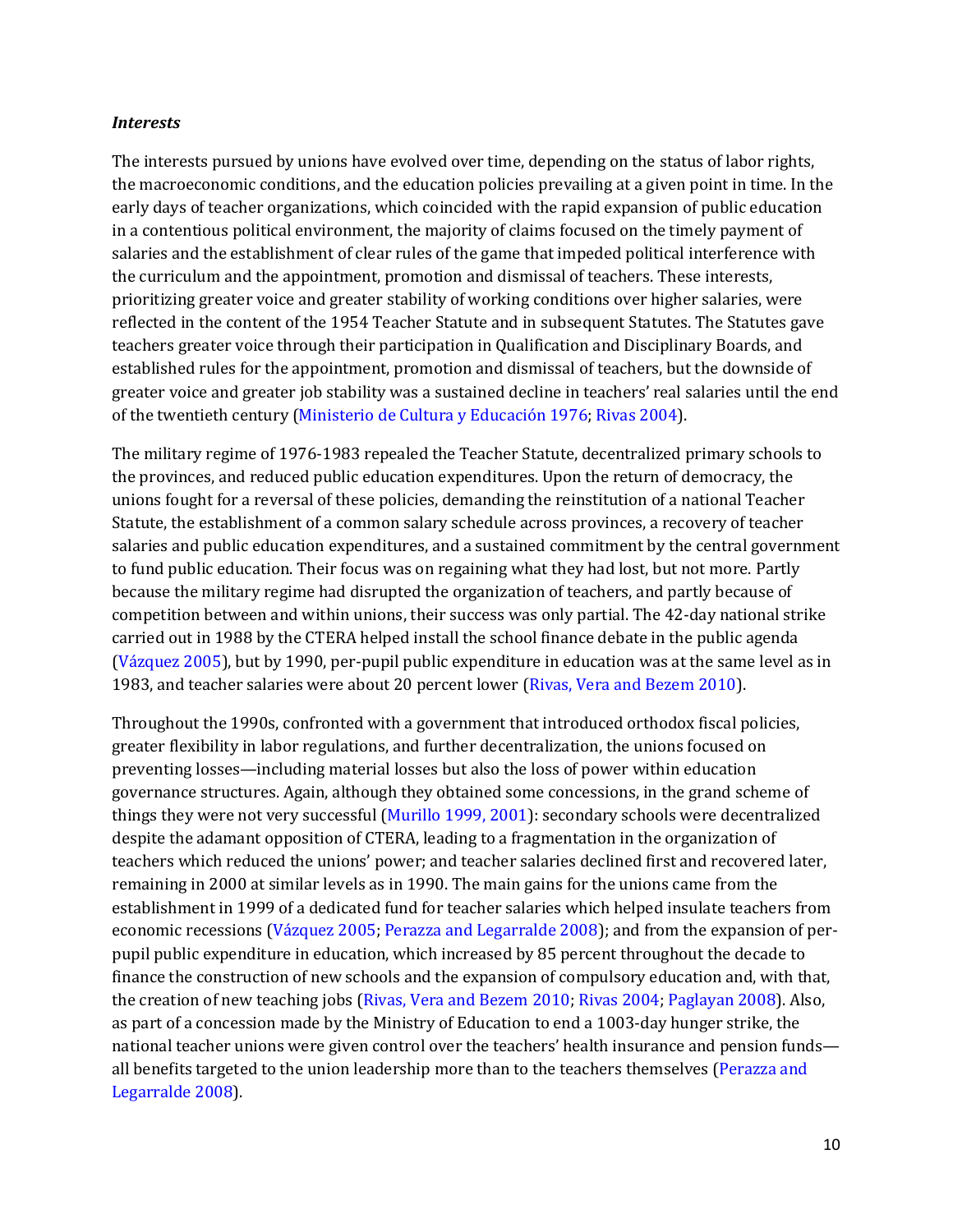Soon after it assumed power, the Peronist government that was elected in 2003—and that was reelected in 2007 and 2011—fulfilled many of the demands made by unions in the previous two decades. In 2005 it passed a new Law of Education Finance which guaranteed that by 2010 at least 6 percent of the GDP would be devoted to education and established a Compensatory Salary Fund to reduce the salary disparities between provinces. It also introduced centralized collective bargaining at the beginning of the school year, which established a floor for subsequent salary negotiations at the provincial level and, by serving as a focal point, helped reduce disparities between provinces even more. In 2006 it passed the Law of National Education, which established several forms of union participation in education policy decisions, including union representation in the newly created National Council for Educational Quality and the Education Policy Council. By the end of Néstor Kirchner's presidency in 2007, teacher salaries had increased by 58% in real terms compared to 2003, and per-pupil expenditures, which had fallen dramatically between 2001 and 2003, recovered fully and increased by an additional 13% with respect to 2001 (Rivas, Vera and Bezem 2010). In exchange for all this, the Peronist party was able to govern with relatively few national strikes compared to the previous two decades, and perhaps more importantly, it reestablished its credibility as a populist ally of the unions and benefitted from their active political campaigning and endorsement during national and provincial elections.

#### *Strategies*

Teacher unions have resorted to a creative portfolio of strategies to advance their interests, taking advantage of their position in Qualification Boards and Disciplinary Boards; organizing national and provincial strikes; using other peaceful but highly visible forms of social protest, such as a prolonged hunger strike; participating in collective bargaining negotiations; engaging in direct negotiations with provincial and national politicians; and endorsing political candidates and nominating candidates from within the union. Some strategies—such as taking advantage of their position in Qualification or Disciplinary Boards—have been exercised on a continual basis, while others vary with political and economic circumstances, and are often substitutes of one another e.g., strikes and other forms protests vs. collective bargaining and direct negotiations with politicians.

*Qualification Boards and Disciplinary Boards*. Following a practice that began with the 1954 Teacher Statute for national teachers, and was further reinforced by the 1958 Statute, whenever an individual wants to enter the teaching profession in a given province, or when an already existing teacher wants to obtain a promotion or be transferred to a different school in the same province, he/she must send his/her application to the corresponding Qualification Board. These Boards consider all the applications they receive and provide a score to each applicant. The ranking of scores then determines who is hired, promoted, or transferred. The provincial Teacher Statutes determine what criteria must be used to assign scores to applicants. However, they also give members of Qualification Boards considerable discretion. For example, in the Province of Buenos Aires, up to 31 percent of the maximum score that an applicant can obtain may come from professional development courses, but the Statute and its accompanying regulations determine that it is up to the members of the Qualification Boards in that province to determine which professional development courses are worthy of credit and which ones are not. The same is true of the large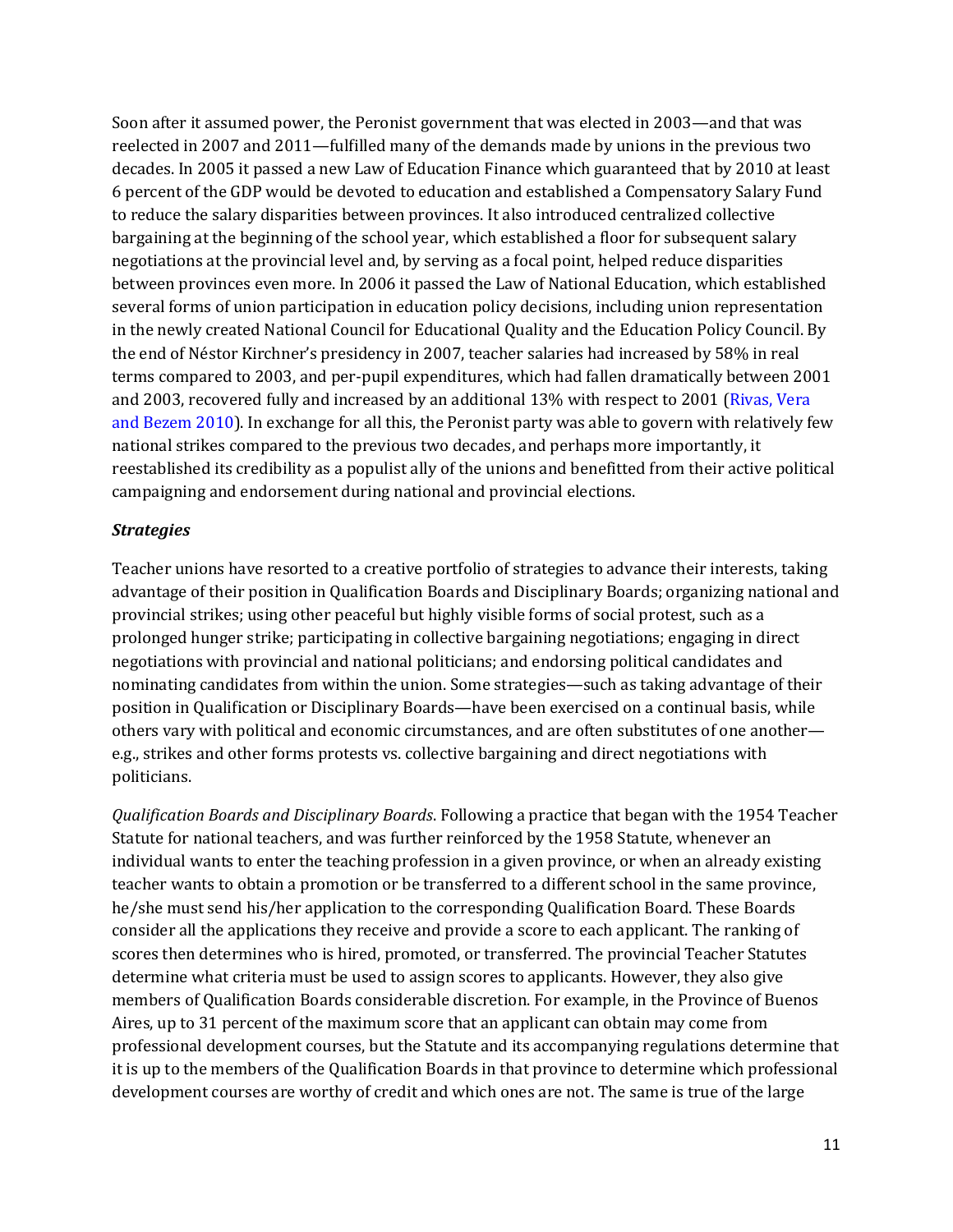majority of provinces, where on average up to 38 percent of the total score that an applicant can obtain may come from professional development activities, but where the law leaves ample room for Qualification Board members to decide which activities deserve credit.

In practice, what this means is that members of Qualification Boards in general, and teacher unions in particular, have substantial discretion over which applicants are hired, promoted, or transferred. This is because, again continuing a tradition initiated by the 1954 and 1958 Statutes,<sup>10</sup> all the provincial Statutes establish that teacher representatives must be members of the Qualification Boards: in 16 of the 24 provinces, the number of seats reserved for teacher representatives constitutes a majority of the total seats in these Boards; in 5 provinces, there is a tie between the number of seats allocated to teacher representatives vis-à-vis individuals appointed by the provincial Executive; and in only 3 provinces do Executive-appointed members exceed the number of teacher representatives. Understandably, membership in these Boards is highly valued by teacher unions, as it gives them power to provide benefits to their own members (Rivas 2004, 182).

This is not to say that Executive-appointed members do not exercise discretion as well. Indeed, the inclusion of teacher representatives in Qualification Boards, and in the Disciplinary Boards that determine whether a teacher should be suspended or dismissed, was partly designed to counterweigh politicians' power to appoint, promote, transfer or dismiss teachers based on partisan, ideological or otherwise political criteria. But rather than solving this conflict by eliminating all discretion in the assignment of scores, the system that emerged is one where discretion remains high but the power to exercise discretion is shared by the unions and the Executive.

*Collective bargaining*. The Constitutional reform of 1949 advanced by Perón's administration introduced Article 14 bis, which among other things establishes the right of all workers to form and join unions and to engage in collective bargaining with their employer. As was discussed earlier, the system of labor relations introduced by Perón gave governments the power to decide which unions were recognized by the State as legitimate negotiators and which ones were not. In the private sector, governments often used that power to recognize only unions whose leadership was politically aligned with the governing party.

In the public sector, where governments are also the employers who are supposed to negotiate with unions, the passage of a statute regulating the exercise of public sector collective bargaining rights was delayed until 1991, and even then, it was not properly enforced (Cremonte 2009, 22-26). The introduction of public sector collective bargaining in the 1990s coincided with a time when teacher unions were significantly weakened, in large part because the decentralization of education of 1992 fragmented teacher-government relationships, leading in turn to a fragmentation of unions. In this context of weakened unions, the majority of provincial governments chose not to engage in collective bargaining with teachers (Rivas 2004), highlighting the frailty of unions' effective rights even in the presence of formal rights.

<sup>&</sup>lt;sup>10</sup> Whereas the 1954 Statute established that teacher representatives would be appointed by the Executive branch, the 1958 Statute gave teachers the right to choose their own representatives.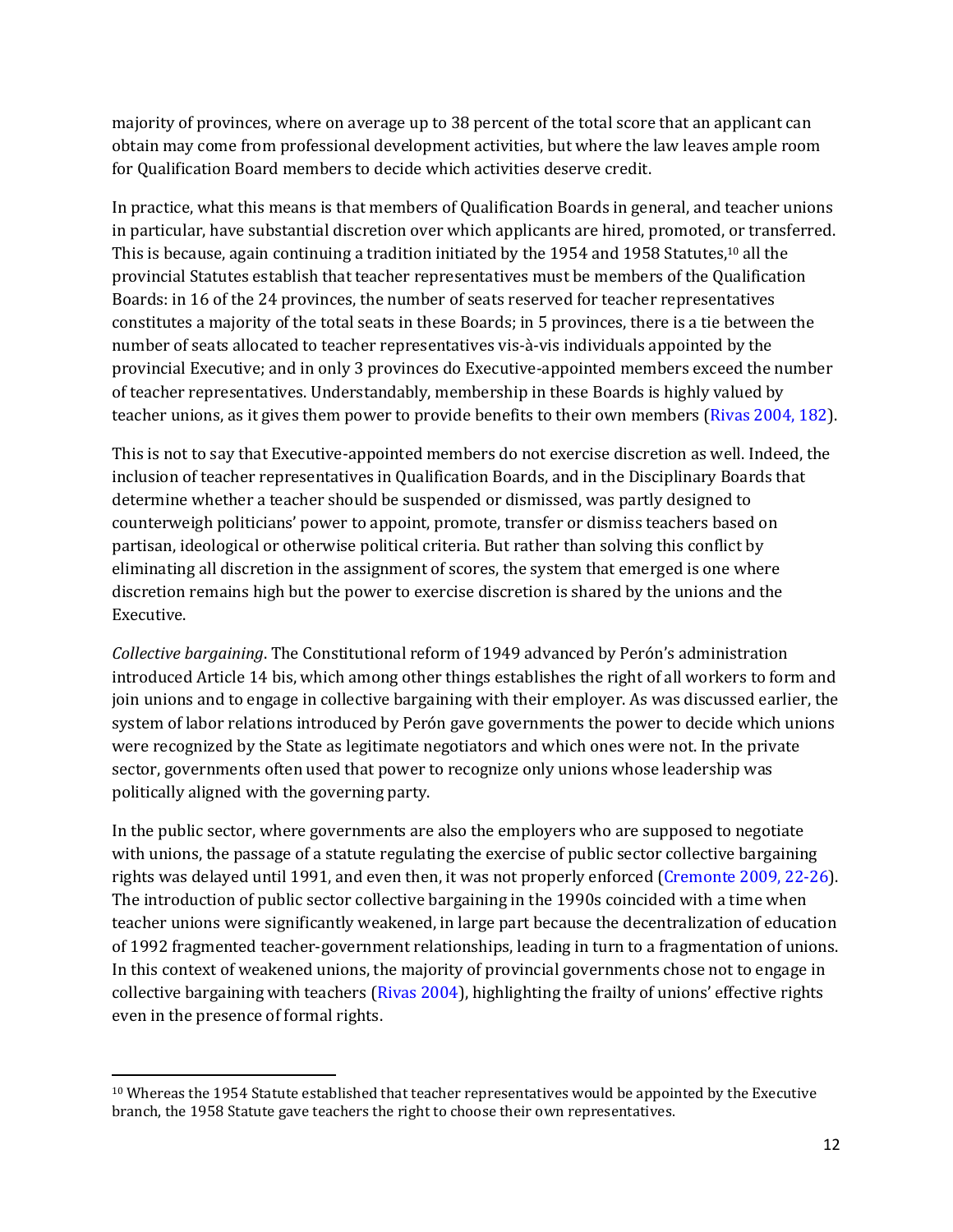The Peronist government elected in 2003 sought to win back teacher unions' support, and among its strategies to accomplish this, it introduced in 2005 the legal right to participate in centralized collective bargaining negotiations over salary levels and working conditions. Since 2008, every year before the beginning of the school year, the national unions negotiate a minimum salary with the national Ministry of Education, and this serves as a floor for subsequent salary negotiations at the provincial level (Bezem 2013). For the first time in decades, there has been a sustained increase in teachers' real salaries, which increased by 76 percent between 2003 and 2012.

Nevertheless, it must be noted that the upward trend in real salaries began in 2003, *before* the introduction of centralized wage bargaining in 2008, and did not become steeper thereafter (Di Santi 2013). This pattern, which is in line with historical evidence from the United States (Paglayan 2014), suggests that the incentives that lead certain governments to grant collective bargaining rights to teachers also lead them to pay teachers higher salaries—even in the absence of such rights. In the Argentine case, the increase in salaries and the introduction of centralized collective bargaining appear to have been part of a strategy by the government to obtain the unions' political support, including their public endorsement of Peronist candidates in national and provincial elections.

*Strikes*. Teacher strikes are a common feature in the life of the Argentine public school student and, to a lesser degree, of the private school student too. The majority of strikes take place at the provincial level, with an average of 5 strikes per province per year since 1983 (Nueva Mayoría 2002; Rivas, Veras and Bezem 2010). However, strikes at the national level are not at all uncommon, with an average of about 1 national teacher strike per year in the three decades following the return of democracy.

There is considerable variation in the occurrence of teacher strikes across provinces and over time. Provincial strikes, for instance, are more common in provinces where the union leadership is not politically aligned with the governor's party (Murillo and Ronconi 2004). According to Murillo and Ronconi (2004), when the union leadership and the governor are politically aligned, there are informal channels of negotiation that enable the union to obtain concessions without the need to resort to strikes; and, in addition, the existence of a partisan link increases unions' trust of the government and makes unions more willing to tolerate short-term costs. Interestingly, the relationship between strikes and the level of resources is less clear: on one hand, strikes are more common in provinces that have experienced a greater movement of students toward private schools (Narodowski, Moschetti and Alegre 2013), but they seem to be little related to changes in teacher salaries or in the level of public education expenditure (Rivas, Vera and Bezem 2010).

National teacher strikes are also more common when the union leadership is not politically aligned with the party in government: they reached a total of 12 strikes between 1983 and 1989, during the presidency of Raúl Alfonsín, a member of the Radical party who unsuccessfully attempted to change labor laws to reduce the bond between labor unions and the Peronist party (Farinetti n.d.); declined to about 9 national strikes in the 1990s during the presidency of Carlos Menem (Clarín 1999), a Peronist who turned to neoliberal policies after having campaigned on a populist platform; and further declined to 4 national strikes throughout the period 2003-2013, when a populist Peronist government was in power (La Nación 2005; La Nación 2013; Polack 2012). The majority of national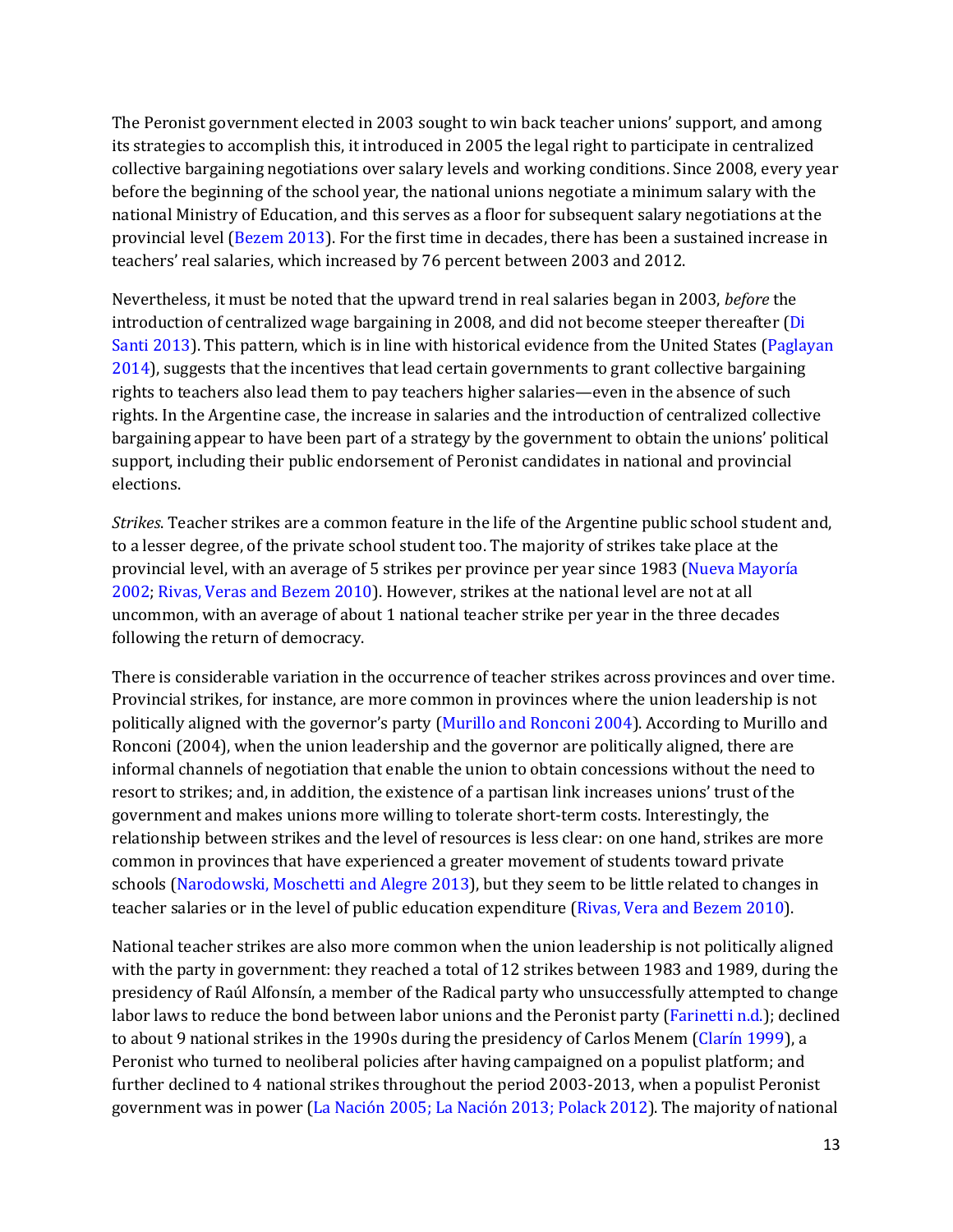strikes have sought to protect the inflation-adjusted value of teacher salaries and public education expenditures. In more recent years national strikes have sought to obtain not the maintenance but an increase in teachers' real salaries.

*Other forms of social mobilization*. Strikes are always disruptive, but they are not always successful, especially because oftentimes they are organized by a single union, putting the striking union in a weaker position to bargain, and making the demands look less legitimate in the public's eyes. Aware of the potential backlash of strikes, in the 1990s the national leadership of the CTERA devised a creative strategy to express its discontent toward the education reforms of that decade, demand the central government's commitment to public education, and build support among the general public. Specifically, CTERA mounted a hunger strike outside the national Congress, with teachers taking turns to participate in the strike, for a total of 1,003 days between 1997 and 1999. The mounting of a white tent outside Congress helped teachers sustain their protest even during cold and rainy days; the protest became known as the *Carpa Blanca*, or White Tent, and received ample coverage by the mass media and the support of the public opinion. Although the government did not reverse the battery of reforms it had introduced throughout the 1990s, it eventually agreed to create a dedicated funding stream for public school teachers' salaries, which served as a buffer against adverse economic shocks. The new fund, known as the *Fondo Nacional de Incentivo Docente* (National Fund for Teacher Incentives), or FONID, was passed into law in 1999; immediately after, the White Tent was lifted.

*Participation in elections*. Teacher unions often participate in elections, publicly endorsing the candidates and parties more ideologically aligned to them and from whom they think they will obtain more favorable treatment. The three teacher unions that were founded by the Peronist government in the 1940s have consistently endorsed Peronist candidates; these are UDA, SADOP and AMET, which together represent 10 percent of the teacher workforce and 20 percent of unionized teachers. In the case of CTERA, its foundation in the 1970s sought to bring together a plurality of teachers, and the union adopted a formal stance of political autonomy. Indeed, the rankand-file come from diverse partisan affiliations, and the different groups that compete for the union leadership also represent different political views. Nevertheless, CTERA's national leadership since the mid-1980s has come from the left-wing factions of Peronism. Accordingly, the national leadership actively opposed the Radical party throughout the 1980s; openly supported the presidential candidacy of Carlos Menem, a Peronist who campaigned on a populist platform, but turned its back on Menem after he adopted a host of neoliberal reforms; joined other left-wing Peronists disappointed with Menem's neoliberal policies to found a new party, FREPASO; and since 2003, with a populist Peronist government back in power, has openly endorsed Peronist candidates in national and provincial elections. Minority factions within CTERA have claimed there is a doublediscourse of formal political autonomy on one hand but informal loyalty to a sector of the Peronist party on the other.

In addition to publicly supporting certain candidates and opposing others, some former provincial and national leaders of CTERA have pursued public office themselves. Through these positions, they have continued to fight for greater resources for public education but have also advanced other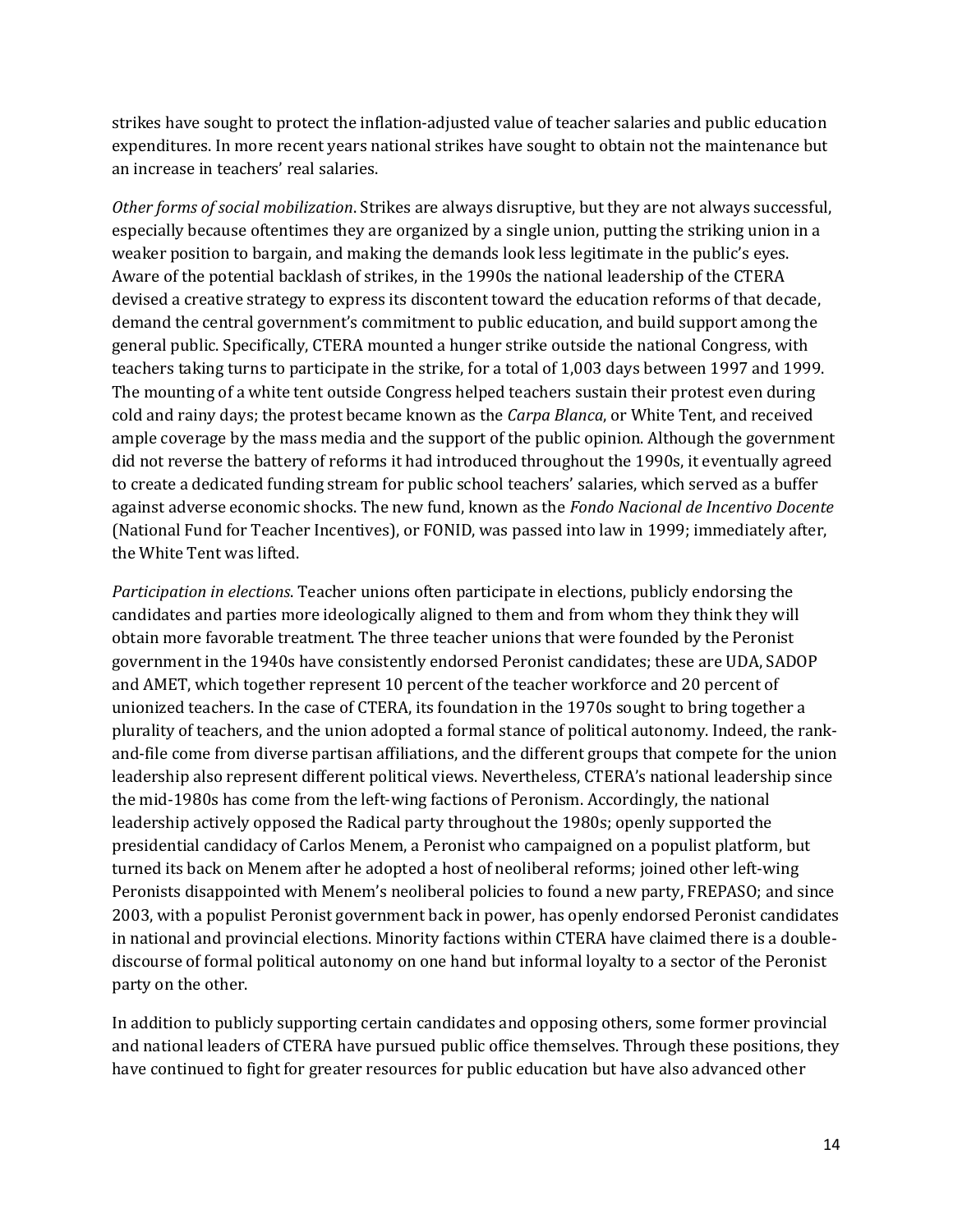policies, such as the conviction of those involved in State repression during the military regime of 1976-1983, and the conservation of natural resources.

### *Governmental counterstrategies*

A set of factors that are specific to teachers and their unions have constrained unions' ability to obtain what they want. These include competition between national unions for membership, and in the case of CTERA, the heterogeneity of the rank-and-file and the often divergent positions of provincial and national union leaders. To this we must add the strategies that governments have employed to limit unions' success. These include: excluding some unions from the negotiation<sup>11</sup>; splitting the conversation with unions, negotiating with some first and with others later so as to prevent their capacity to coordinate12; discounting from teachers' monthly salary any days of work lost because of strike; appealing to the public with messages that characterize unions as "subversive"<sup>13</sup> or "lazy"14; hiring *de facto* permanent teachers under temporary contracts, and using the formalization of those contracts as a bargaining chip; alluding to the constraints imposed by international organizations that provide funding for education programs; giving union leaders greater control over resources, without actually increasing the amount of resources; and using unpopular forms of taxation to fund increases in education spending in order to turn public opinion against teachers. 15

## **Unions, parties, and policies**

So far I have described how teachers are organized, how they pursue their interests, and what has been their record of accomplishments and defeats, arguing that moderate levels of union density, competition between unions and within unions, a heterogeneous rank-and-file, and the absence throughout most of Argentine history of formal institutional mechanisms of union-government negotiation, explain the unions' combative strategies to exert pressure on the government as well as their limited success. In addition, the preceding discussion underscores the central role of the Executive branch in determining both the course of education policy and the voice given to unions in the policymaking process, a centrality attributable in part to Argentina's presidential system and in part to the structure of labor relations that emerged in the 1940s, which gave governments the capacity to choose whether and with whom they want to negotiate.

This chapter discusses unions' influence on education policy. Focusing on two major reforms introduced during the 1990s—the decentralization of education and the introduction of universal preschool—I argue that reform was introduced by the Executive regardless of whether unions opposed them (as in the case of decentralization) or supported them (as in the case of universal preschool). I also argue that, in both cases, the unions' position toward reform, although motivated by their own interests, was broadly consistent with what was in children's best interest. At the end

<sup>11</sup> During the presidency of Raúl Alfonsín.

<sup>12</sup> During the presidency of Carlos Menem.

<sup>13</sup> During the presidency of Carlos Menem.

<sup>14</sup> During the presidency of Cristina Kirchner.

<sup>15</sup> For instance, the FONID was initially funded through a tax on vehicles, which led to the erosion of CTERA's support among the middle class (Gindin 2009).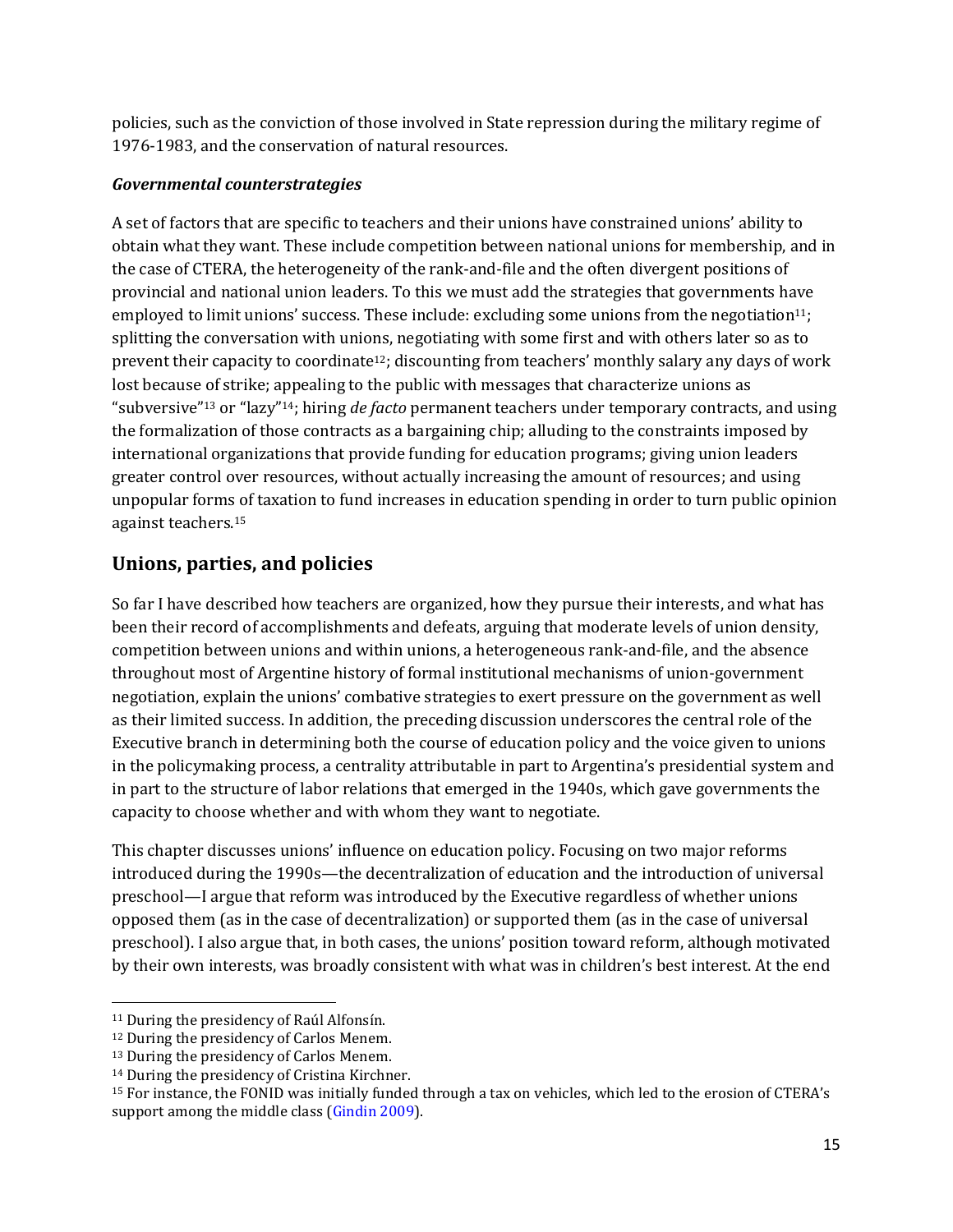of the section, I discuss unions' position regarding the low standards that exist for entry into the teaching profession, a case where unions' interests clash with what is in the best interest of children—but here too, I highlight that the main factor inhibiting reforms in this area is that politicians have an interest of their own in maintaining fairly low standards for teachers.

#### *Reform despite union opposition: The case of education decentralization<sup>16</sup>*

The distribution of responsibilities between the central and provincial governments and the distribution of central government revenues across provinces have always been contentious political issues. In the education sector, schools managed by the central and provincial governments have coexisted throughout most of Argentine history. The emergence of public schooling in the 1880s was accompanied by a gradual centralizing process, which reached its peak in the 1950s. By 1952, 43 percent of primary schools, 65 percent of secondary schools, and 83 percent of vocational schools were under the purview of the central government. A gradual process of decentralization emerged beginning in the 1960s. In 1968, a military government transferred some primary schools under central jurisdiction to the provinces, but the transfer was made on a voluntary basis. The military regime of 1976-1983 mandated the transfer of all centrally-managed primary schools to the provinces. By 1987, only 2 percent of primary schools remained under the purview of the central government, but a sizable portion of secondary and vocational schools (45 and 33 percent, respectively) remained under the central government's control (Paglianitti 1991).

Carlos Menem, the Peronist candidate which won the 1989 presidential elections, took power in the context of a hyperinflation that had led his predecessor to leave power before the end of his term. Although Menem had campaigned on a populist platform and with labor unions' support, he turned to neoliberal policies as soon as he assumed power. Seeking to end the hyperinflation, he adopted an orthodox recipe increasing the central government's revenue and decreasing its expenditures. Among other things, he privatized public utilities companies and other state-owned firms, reformed the social security system, and reduced the salaries of public employees. In this context, in 1991 he introduced a bill to transfer all secondary and vocational schools that remained under the central government's purview to the provinces. The bill was passed into law in December of that year, and the transfer of schools from the central to the provincial governments took place between 1992 and 1994 (Murillo 1999).

The decentralization reform transferred to the provincial governments the responsibility over the budget, resource allocation, and personnel decisions. Setting the wages of school staff, hiring and firing teachers and school principals, defining the length of the school year, supervising schools, establishing curriculum contents, and funding the provision of education, all fell under provincial governments. The central government maintained the responsibility to establish minimum curriculum contents, supervise teacher training programs, provide technical assistance to these programs, administer standardized tests of student achievement, and fund some compensatory programs. The reform did not affect schools' autonomy; schools remained in charge of the choice of textbooks, teaching and evaluation methods, and course content (Galiani et.al. 2008).

<sup>&</sup>lt;sup>16</sup> This section draws heavily on Murillo (1999), "Recovering Political Dynamics: Teachers' Unions and the Decentralization of Education in Argentina and Mexico."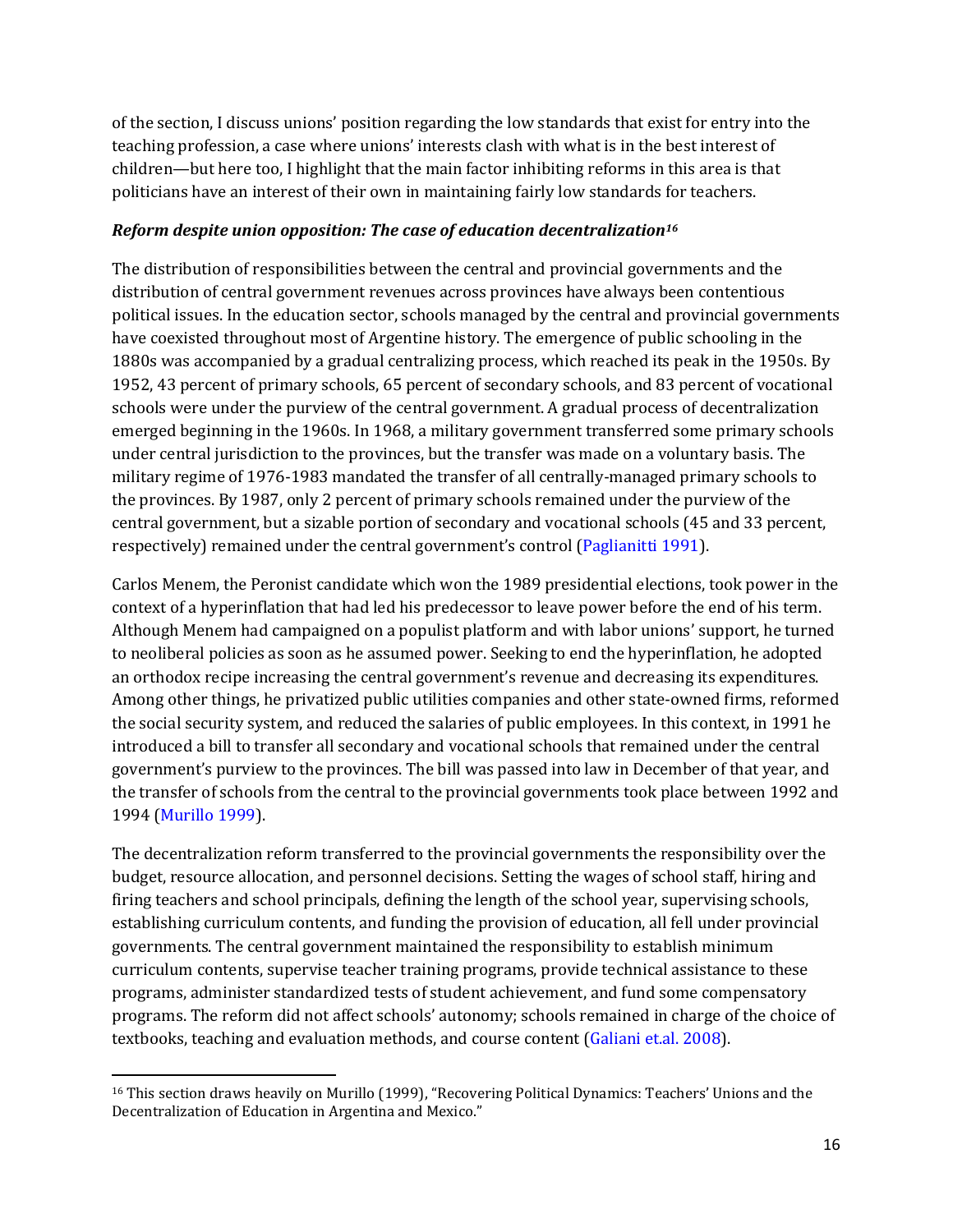As had been anticipated, national teacher unions opposed the decentralization reform. The national unions UDA and AMET rejected it because, by transferring teacher contracts to the provinces, they feared they would lose their ability to attract members vis-à-vis unions organized at the provincial level. The CTERA rejected decentralization because of its commitment to uniform wage and working conditions across provinces. Prior to the reform, the existence of a portion of teacher salaries determined at the central level had served as a focal point for the determination of salaries in provincially-managed schools (Perazza and Legarralde 2008); decentralization in the determination of salaries, the CTERA's national leadership feared, would impede this coordination, and increase the heterogeneity in salaries and working conditions across provinces. This, in turn, would make it more difficult to organize teachers at the national level, and the resulting fragmentation in the organization of teachers would weaken the unions' power and eventually lead to worse salaries and working conditions for all teachers (Hanson 1997; Balduzzi and Vázquez, *Neoliberalismo, resistencia y democracia*, mimeo 2001). Indeed, CTERA leaders interpreted the reform as a hidden attempt to weaken the unions (Murillo 1999). Teachers also feared that the reform would lead to a reduction in the number of teaching positions (Vázquez 2005) if the provinces decided to merge national and provincial schools.

The unions organized massive protests against the proposed reform, often joined by parents and, especially, secondary school students (Vázquez 2005). Foreseeing that the decentralization of education would worsen the quality of public schools in the poorer provinces, they argued that the reform represented a reduction in the State's commitment to ensure that all children had access to adequate education. Under the slogan "in defense of public education", they won the support of a sizable portion of the public opinion (Gindin 2009; Vázquez 2005; Perazza and Legarralde 2008).

Despite the unions' fierce opposition in the streets and the public's shared concern about the future of public education, the reform advanced with little difficulty and few concessions to the unions. As Murillo (1999) has noted, Menem's administration had no incentives to make concessions to the unions. First, the unions had removed their political support of his administration when he decided to pursue neoliberal reforms, and Menem did not want to appear as making concessions to opponents. Further, government officials knew that although all national teacher unions opposed decentralization, they could not form a unified coalition because they continued to compete for members. For instance, although all unions organized strikes, they did so at different times instead of joining forces. The unions' difficulty to coordinate their demands enabled the government to ignore those demands altogether. "CTERA's Secretary General, Marta Maffei, later noted that although the union opposed [decentralization] there was no bargaining over it" (Murillo 1999, 45). This was unlike the case of decentralization in Mexico, where a single teachers' union whose leadership was allied with the government was able to obtain significant concessions during the negotiation of the reform (Murillo 1999).

It is worth noting that decentralization did not improve the quality of education available to the poor. On the contrary, as the unions had predicted, the reform increased the disparities in educational resources across provinces (Rivas 2004) and led to a widening of the academic achievement gap between the rich and the poor (Galiani, Gertler and Schargrodsky 2008). In many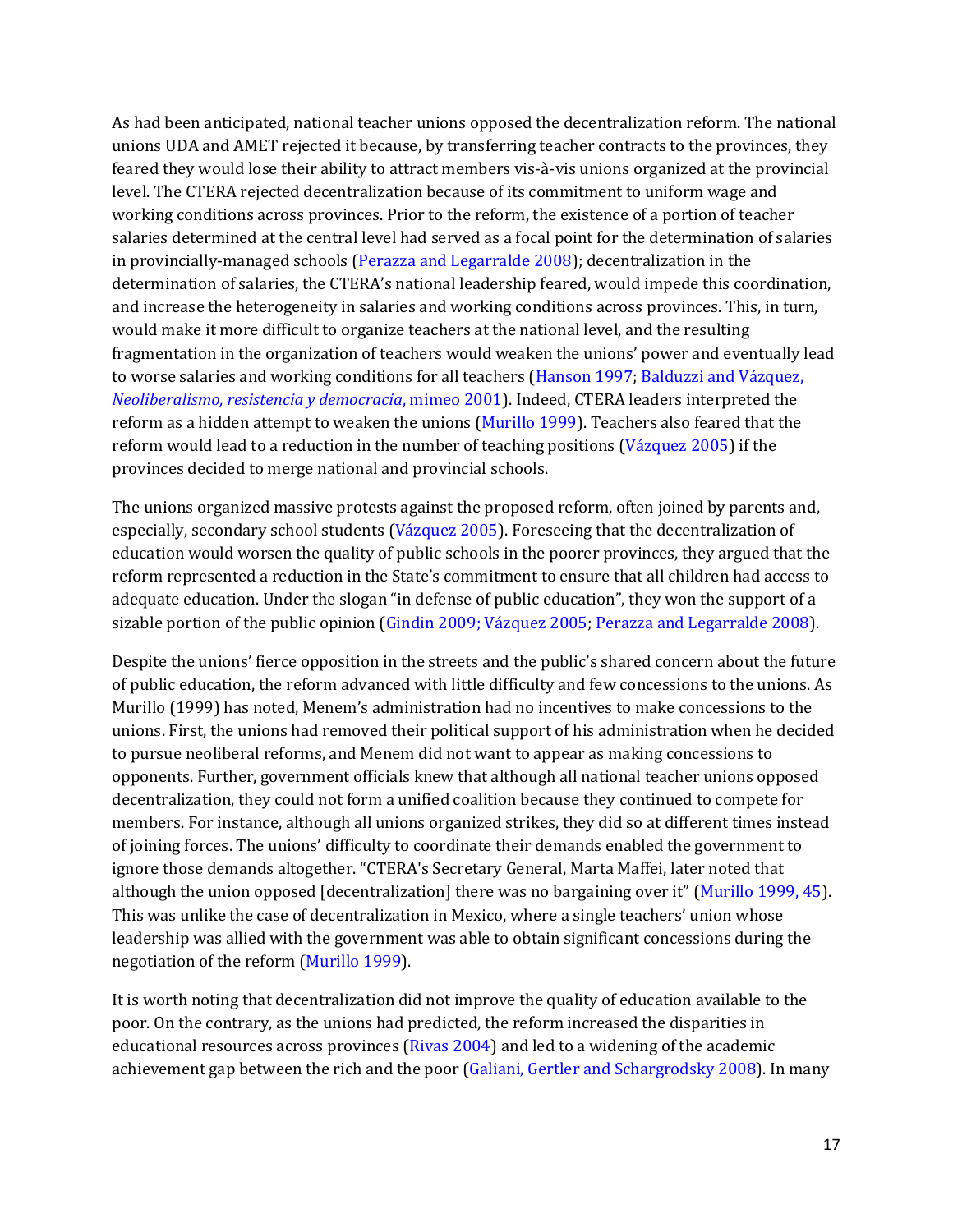provinces, decentralization also led to an increase in the allocation of education resources based on political rather than efficiency or equity criteria (Rivas 2004).

#### *Aligned interests between governments, unions, and parents: The case of universal preschool*

When democracy returned under the presidency of Raúl Alfonsín in 1983, there was consensus from across all spectrums of society that the general legal framework structuring the education system, which dated back to 1884, needed to be revised and the education system reformed in order to better serve the economic and social needs of the new times. Seeking to open up the debate on how to reform the system, Alfonsín organized the National Congress of Pedagogy, which met between 1984 and 1988, and included parents, teachers (but not unions), religious groups, the business community, political parties, and community organizations. These actors agreed on the need to reform the contents of the curriculum, modernize the capacity of the state bureaucracy, increase the investment in education, introduce compensatory policies, and extend the number of years of compulsory schooling. These policies, it was believed, would help improve the skills of the future workforce and promote democratic values among future citizens. In 1993, during the presidency of Carlos Menem, these agreements were passed into law, through what became known as the Federal Law of Education, which also institutionalized the decentralization of education that had been introduced by Menem in 1991 as part of a wave of fiscal reforms (Tedesco and Tenti Fanfani 2001).

One of the policies that gathered the most comprehensive level of support was the expansion in the number of years of compulsory schooling and, within that, the mandatory attendance of 5-year olds to preschool. For those concerned with improving the efficiency of the education system, the belief was that preschool attendance would improve school readiness, reduce repetition rates—which were especially high among first graders—and, eventually, improve the skills of the new cohorts. For those concerned with improving educational equity, the belief was that mandatory attendance of 5-year olds and its corollary—the universal public provision of preschool for that age group would expand educational opportunities for children from low-income backgrounds, among whom access to preschool registered the lowest levels. For parents, universal public preschool provision facilitated their participation in the labor force and reduced the costs of child care. For teachers, it meant the creation of new jobs. For unions, an increase in their membership, which helped expand their bargaining and political power (Murillo 1999, 35; Acemoglu and Robinson 2001). Indeed, unions have proposed that the State should provide universal services to all young children ages 0 to 5 years (CTERA 2007). For politicians, the new jobs created provided an opportunity to distribute patronage in exchange for union appeasement (Rivas 2004), and the expansion of compulsory schooling provided an opportunity to cultivate votes by participating in the ribboncutting ceremonies of the new schools built to accommodate the expansion.

Between 1994 and 2000, following the passage of the 1993 law which required mandatory enrollment in pre-primary education for 5-year olds and universal public provision for that age, the national government financed the construction of new classrooms with a capacity to host approximately 180,000 children; and the provinces also made some effort to expand public preschool (Berlinski, Galiani and Gertler 2009). More recently, the 2006 Law of National Education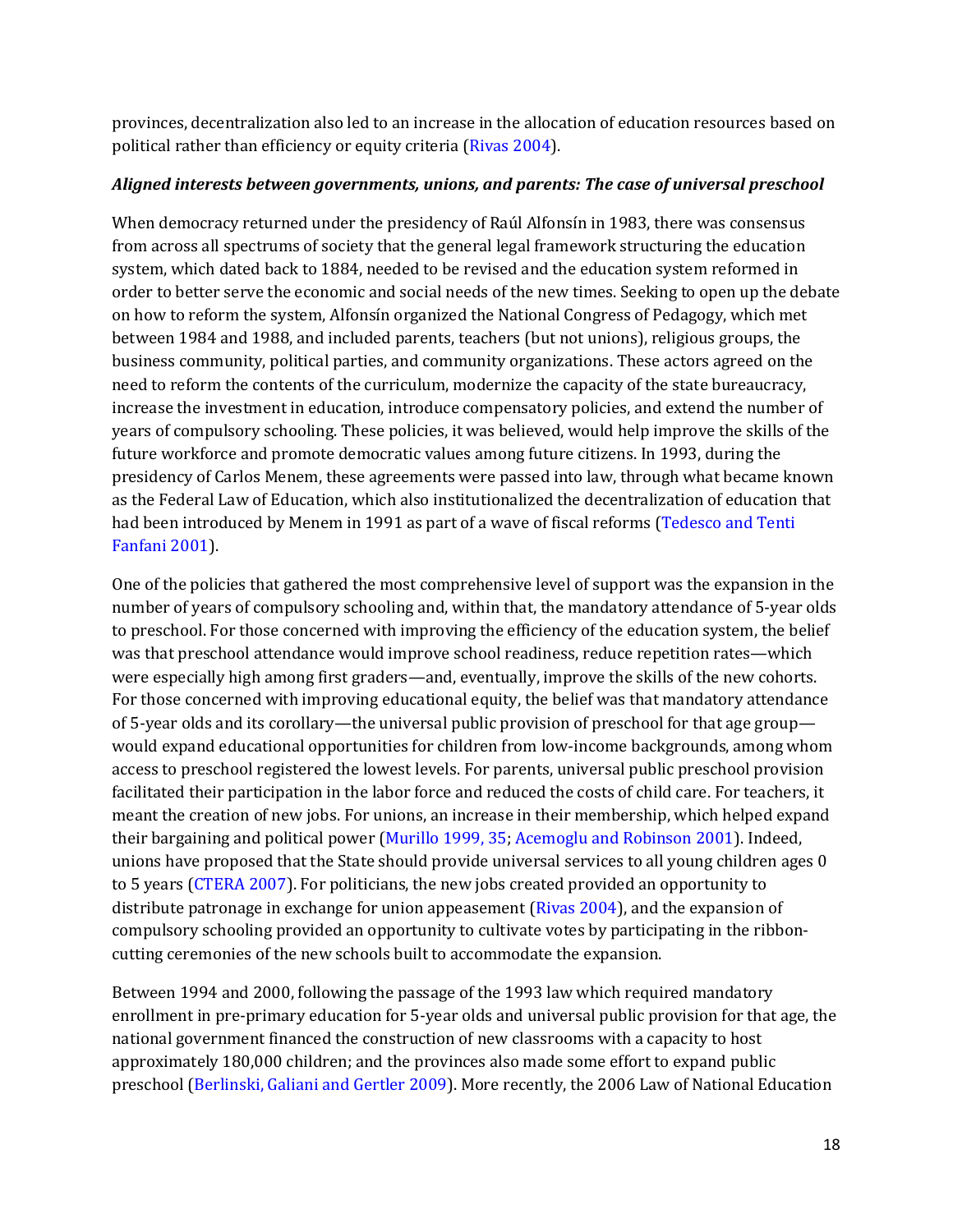expanded the mandate to provide public preschool for all 4-year olds as well, although enrollment at that age remains voluntary.

Existing research suggests that the expansion of preschool had positive effects on social welfare. Berlinski and Galiani (2007) have estimated that the construction of new preschool classrooms explains about half of the 15 percentage point increase in preschool enrollment throughout the 1990s; Berlinski, Galiani and Gertler (2009) find that each extra slot made available to preschoolage children led to an improvement in third-grade test scores and behavioral skills; and Berlinski, Galiani and McEwan (2008) find that preschool attendance led to an increase in maternal employment.

### *Aligned interests between governments and unions, but at the expense of educational quality: The case of entry-into-teaching policies*

As the discussion above illustrates, teacher unions have supported reforms that are desirable, and opposed ones that are undesirable, from children's point of view. Their capacity to defend their own interests while articulating these interests with what is in the interest of students has often allowed them to gain ample support from the general public. The most persistent of their demands, that for better salaries, is another example of the frequent alignment that exists between teachers' and students' interests. Between the 1930s and the late 1990s, teacher salaries experienced a sustained decline in real terms and relative to GDP per capita (Ministerio de Cultura y Educación 1976; Rivas 2004). This decline in the competitiveness of teacher salaries, coupled with the expansion of employment opportunities for women, and the fact that teacher training remained circumscribed to the tertiary non-university level, made the teaching profession less and less prestigious. Increasingly, those who decide to become a teacher have low levels of educational achievement, come from more humble sociocultural backgrounds, and choose teaching not because of a calling or passion to teach but because, for them, studying at a university is not possible and becoming a teacher represents a form of social mobility and job security (Allinaud and Davini 1995; Censo Nacional de Docentes 2004; Tenti Fanfani 2007; Donaire 2009; Aguerrondo and Vezub 2011). In this context of relatively low teacher salaries, the unions' demand for salary increases has the capacity not only to serve their members' interests but also to improve the prestige of the teaching profession, draw more qualified individuals into teaching, and raise the quality of future teachers.

However, as their position regarding initial teacher education programs suggests, unions' interests need not coincide with what is in the best interest of students. Indeed, better teacher salaries alone are insufficient to reverse the declining trend in the social prestige of teaching. A key problem in Argentina is that initial teacher education programs are of very low quality and very little prestigious. Teacher education programs remain within the purview of tertiary, non-university institutions (TNUIs). There are no barriers to entry into these programs other than having a high school degree; the curriculum is not demanding, and is more focused on philosophy of education and pedagogical theory than on subject matter knowledge or practical training; the evaluation of future teachers is not demanding either; there is a proliferation in the number of TNUIs providing teacher education programs (about 1,120, compared to about 90 universities), which hinders the capacity to monitor their quality; and the culture of these institutions resembles that of secondary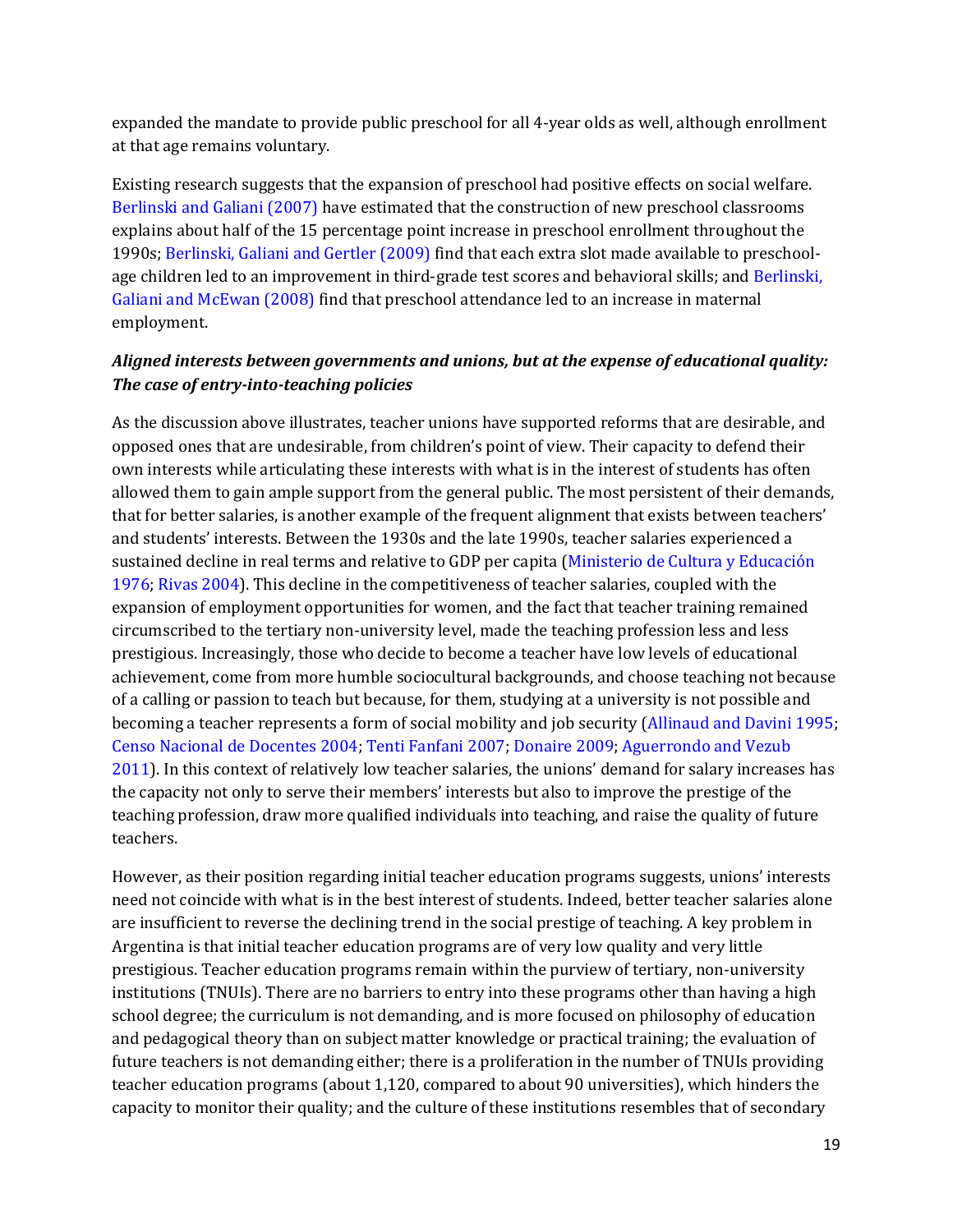schools, with close personal ties playing an important role (Allinaud and Davini 1995; Aguerrondo and Vezub 2011; Cámpoli 2004; IIPE 2001; Vaillant 2013). The 2006 Law of National Education reaffirmed the responsibility of TNUIs for the provision of teacher education, and mandated an increase in the duration of these programs from 3 to 4 years, a change that was perceived by teacher unions as a way of increasing the hierarchy of teaching.

One way in which some Latin American countries have sought to increase the social prestige of the teaching profession has been by transferring the training of teachers from tertiary non-university institutions to universities. The rationale behind this is twofold. First, in a context in which university education is becoming accessible to a larger fraction of the population, and where nonuniversity degrees have less social prestige than university ones, training teachers in universities should help boost the social prestige of the profession and help attract qualified individuals that would otherwise not consider a teaching career. Second, if teachers are educated in universities, they will have access to better trained professors in a range of disciplines. This is obviously not the only way of raising the status of the profession and of pursuing a teacher education degree, but the unions' reaction to such a proposal—which I discuss below—is revealing.

When asked about their position toward a hypothetical proposal to move teacher education programs to the universities or, alternatively, a proposal to maintain teacher education programs under the purview of TNUIs but introduce admissions criteria based on applicants' academic performance in secondary school, the unions reject both proposals. Regardless of the merit (or lack thereof) of these proposals, the unions' reasons for rejecting these proposals illuminate how their interests can come into conflict with what is best for children. They argue that "TNUIs have a social function, as they tend to be very accessible," more so than the universities; that "anyone can learn how to teach;" and that introducing meritocratic admissions criteria would lead to a reduction in the size of the teacher workforce<sup>17</sup> (a prediction that does not take into account that raising the selectiveness of the teaching profession might deter some individuals but attract others who today do not even consider the possibility of entering the teaching profession because of its low status).

What these arguments highlight is unions' concern for the size of their membership, which would be threatened if more selective admission criteria led to a reduction in the size of the workforce, but also, and importantly, if teaching became a more attractive option for individuals from less humble backgrounds—as these individuals are less likely to join unions.

That Argentine unions have an interest in maintaining a large, non-meritocratic teacher workforce is not surprising, especially since, in the absence of stable and institutionalized forms of participation, strikes often become the only way in which teachers can exercise a collective voice. But what is more relevant—in a country where the Executive plays a central role in the determination of education policies—is that the Peronist party, which has been in government since 2003, shares this interest. The government has viewed tertiary non-university education in

<sup>17</sup> Personal interviews with leaders of CTERA, UDA, and SADOP.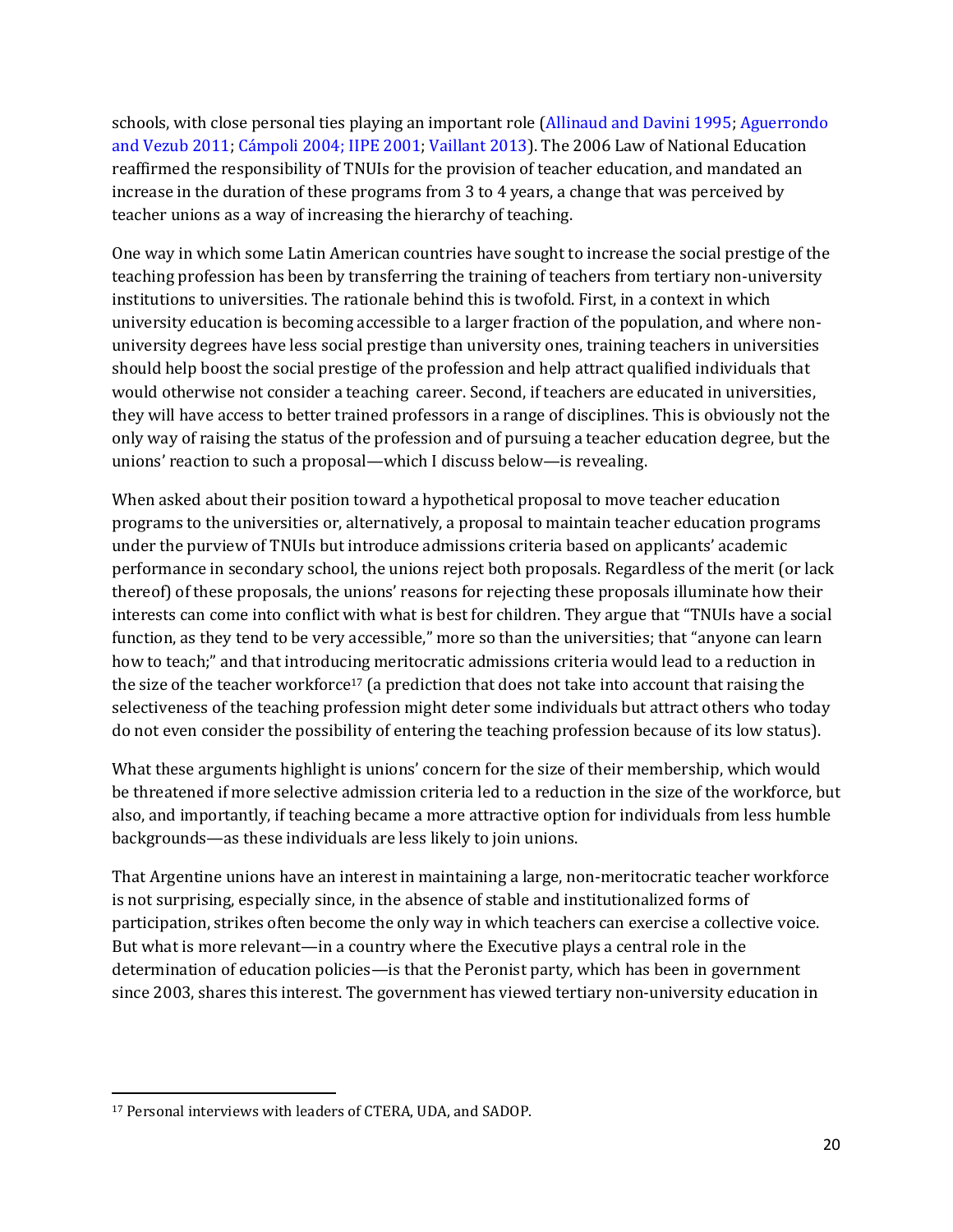general, and TNUIs for teacher training in particular, as a means of ensuring widespread access to tertiary education across the population.<sup>18</sup>

Since the 1940s, when Juan Perón promoted the rapid expansion of tertiary non-university programs, these programs have served an important role in expanding the educational and labor opportunities of the working class, which is a core constituent of the Peronist party. The National Plan for Teacher Training, approved under the government elected in 2003, captures the view that becoming a teacher represents a form of social mobility for individuals who lack the means to access a university education, and that the State ought to protect these individuals' ability to advance in the social ladder by making teacher education programs accessible to everyone—even if that comes at a cost to the quality of teachers and the prospects of social mobility of those teachers' students. The Plan "acknowledges the underlying potential of tertiary non-university institutions . . . [which] are part of a model of lifelong education whose goal is to create equitable educational opportunities, social inclusion, and labor insertion . . . As part of this, we believe it is necessary to promote and maintain the institutions that train our teachers, as well as guarantee new teachers' access to these institutions." The Peronist party's interest in providing widespread access to tertiary education for the working class through TNUIs for teacher training helps explain why the unions' interest in maintaining a large and non-selective teacher workforce has remained unchallenged.

### *What about accountability reforms?*

 $\overline{\phantom{a}}$ 

Over the past fifteen years or so, countries around the world have exhibited growing interest in education accountability reforms. The development of teacher evaluation systems with consequences for teachers' salaries and/or stability on the job; school evaluation systems with consequences for school autonomy and resources; standardized tests of student achievement used to inform the assessment of teachers and schools; standardized high school exit examinations to prevent students from leaving high school with inadequate levels of achievement, all point in the direction of increasing the degree to which the State hold students, teachers, and schools accountable for their performance.

In Argentina, the debate over these kinds of policies has been quite absent—certainly at the national level, but also in the large majority of provinces. Evaluation mechanisms exist, but the results of these evaluations do not translate into rewards or sanctions nor do they feed back into education decisions. For instance, the standardized student tests administered by the national government every 3 years show that about one third of students in the last year of high school have inadequate levels of knowledge and skills. The tests are primarily used by the Ministry of Education to monitor the system, but the results have no consequences whatsoever for students, schools, or teachers. Similarly, teachers are evaluated annually, but the results have no consequences and are not very reliable anyway. The system of school inspections, which has been around since the nineteenth century, is fraught with corruption, with inspectors often asking for bribes from school principals in order to "ignore" schools' lack of compliance with laws or regulations.

<sup>18</sup> Ministry of Education (Argentina), *Plan Nacional para la Formación Docente 2004-2007*, [http://www.me.gov.ar/curriform/fordoc\\_acerca.html.](http://www.me.gov.ar/curriform/fordoc_acerca.html) Translation by the author.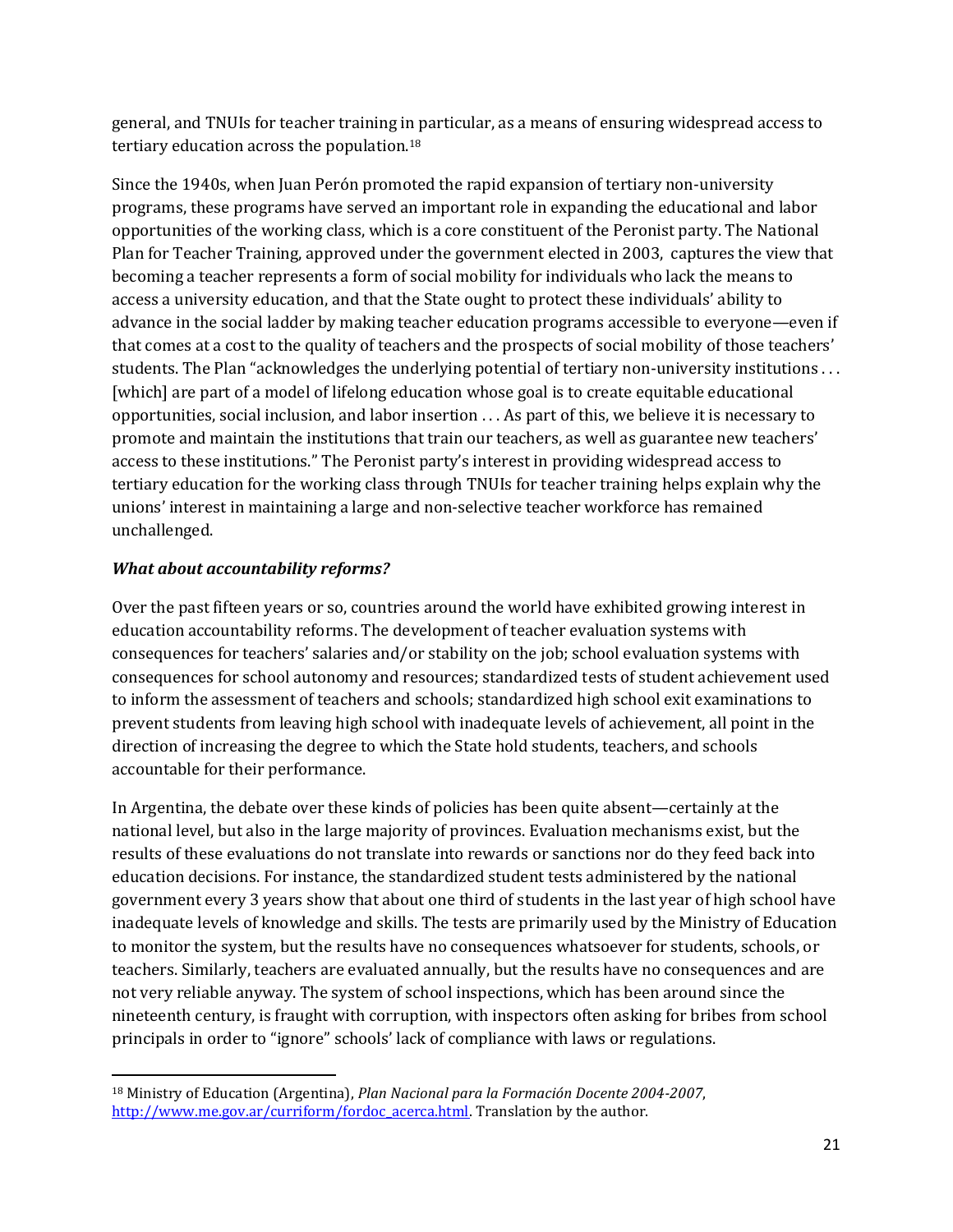An exception to the absence of accountability-related reforms, or even debate, are the ongoing changes in the City of Buenos Aires, where after a pilot experience with voluntary teacher evaluations in 2011, a law passed in 2014—despite Peronist opposition in the Legislature established the creation of a new institution responsible for evaluating the performance of all students, teachers, and school principals, as well as of education policies. In principle, high performance will be rewarded, and low performance will lead to mechanisms aimed at supporting improvement but will not be punished.

To attribute the general absence of education accountability reforms to teacher unions' power would be misguided. The unions do not oppose the idea of accountability, but they do oppose an unbalanced accountability system in which all responsibility for student achievement falls on teachers' shoulders without proper consideration for the State's responsibility to guarantee educational quality, for instance through appropriate funding and support mechanisms. Evaluation of education policies, however, is something that governments have often avoided or performed on the sidelines. Unlike the United States, or even other countries in the region such as Chile, where there is a huge community devoted to evaluating education policies, Argentina lacks a culture of evidence-based policymaking, and it also lacks the informational infrastructure necessary to conduct policy evaluations. Indeed, the existing infrastructure is so poor that policymakers do not even know precisely how many individuals work as teachers!

As already noted, and as the experience of the City of Buenos Aires demonstrates, strong political will among those in power, especially in the Executive, is a necessary condition to develop a culture of evidence-based policymaking and the infrastructure underlying such a culture. The historical tension between the central and provincial governments over who is responsible for funding and administering schools, and more broadly, who is responsible for ensuring the quality of education, coupled with a tradition of allocating education resources with a political rationale, are key factors underpinning the absence of widespread accountability efforts.

## **Moving forward**

Teacher unions in Argentina are often present in the news for the strikes and other forms of social protest that they organize. Their visibility, at a time when they are interrupting classes, fuels the general view that the quality of public education remains low and continues to deteriorate because the unions block quality-oriented reforms. What this chapter has argued is that unions strike *because* they do not have much influence otherwise; that throughout history, and in the three decades since the return to democracy, they have not been central players in the determination of education policy; and that if transformative reforms of the quality of education, and particularly of the quality of teaching, have not been introduced, it is because politicians in the powerful Executive branch have preferred, for reasons of their own, to opt for populist policies that focus on expanding access to education but clash with any notion whatsoever of restricting access to and permanence in the teacher workforce based on meritocratic criteria, and more broadly holding the State accountable for education quality.

There are two paths by which reform may be introduced in the future. One possibility is that nonpopulist parties will be elected into the Executive and will take advantage of their transitory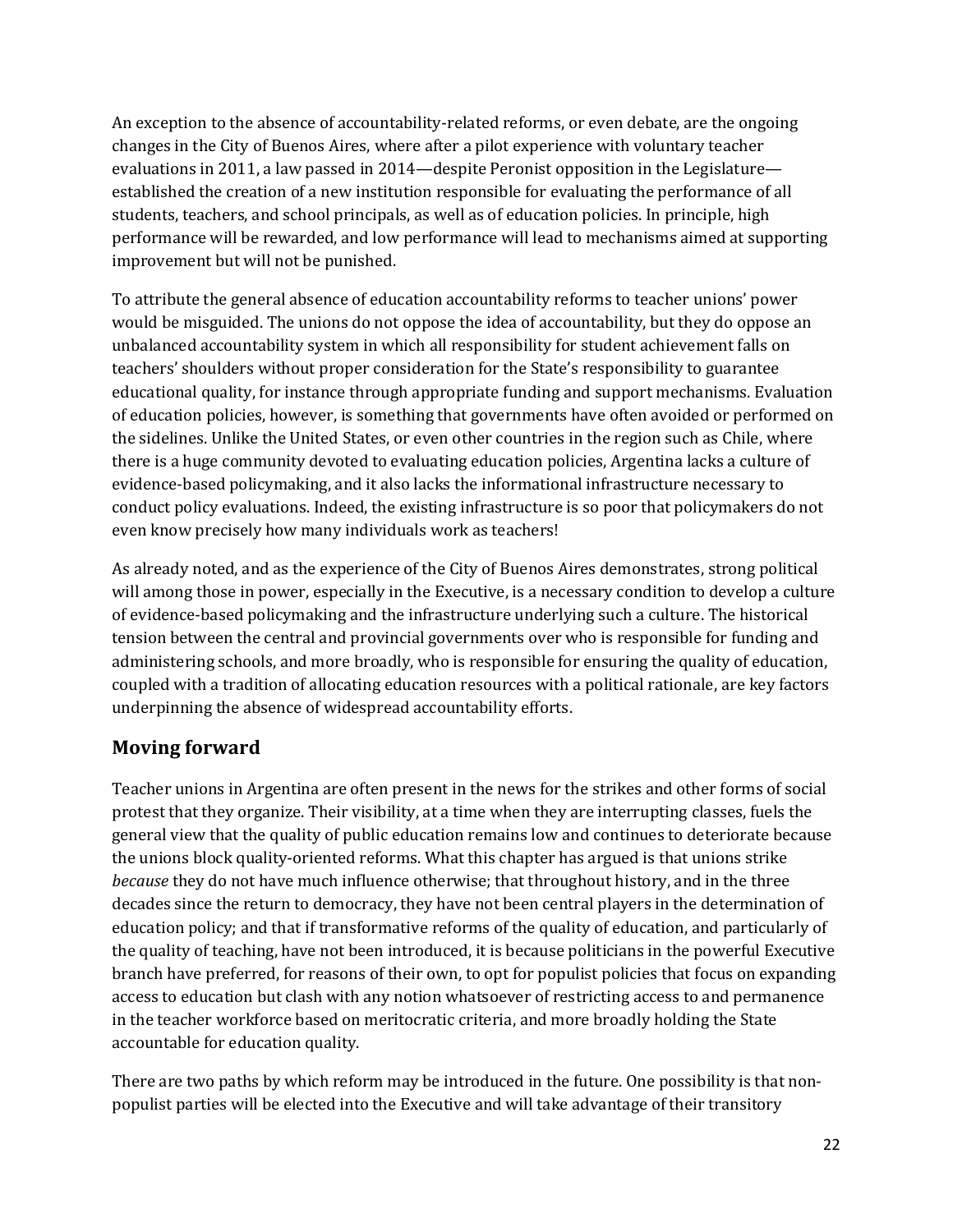popularity and the power conferred by being in office to adopt reforms that seek to raise the quality of education and of teaching. This seems to be taking place, to some extent, in the City of Buenos Aires, where the PRO party has introduced reforms to evaluate teachers and increase the transparency of decisions made by the *Juntas de Clasificación*. It also resembles the way in which reform has been introduced in some Latin American countries, notably Colombia under Alvaro Uribe. The potential downside of these reforms is that, because they have been introduced in a context of a conflictive relationship with unions, they are less likely to persist over time or to be properly implemented.

Another possibility is that the Peronist party's incentives will change, and populism will no longer be an electorally fruitful strategy. The deep-rooted history of clientelism, patronage, populist policies, and strong ties with the working class make it unlikely that the Peronist party's incentives will change anytime soon. But if or when they do, Peronists will be in a better position than their opponents to advance quality-oriented reforms, because their stronger ties with teacher unions compared to other parties will enable them to build trust among unions, make credible concessions to the unions, and mitigate their potential opposition to reform.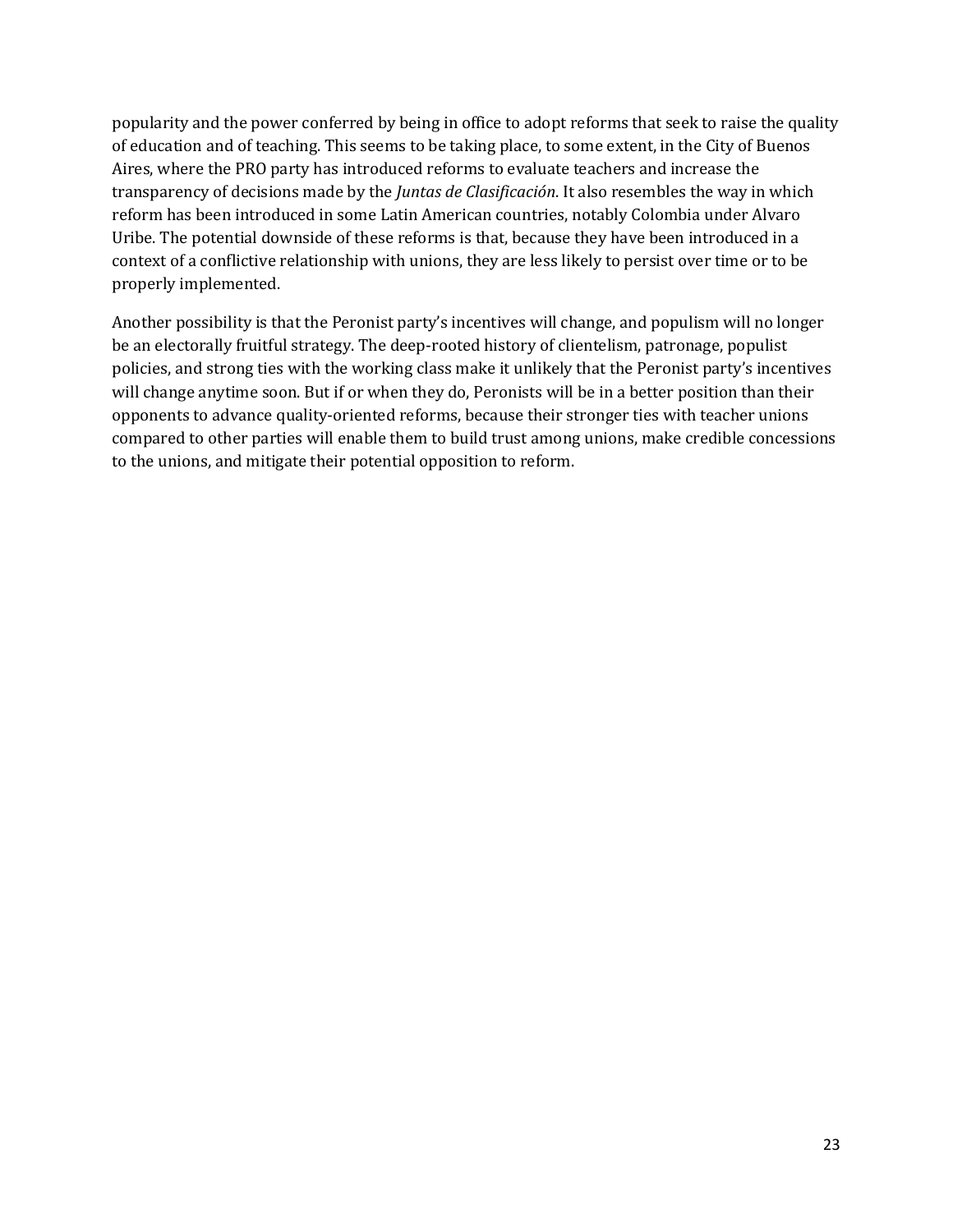## **References**

Acri, Martín. 2012. "Las asociaciones y gremios docentes de la Argentina. La situación laboral, la organización y las primeras luchas (1881-1930)." Master's Thesis, Facultad Latinoamericana de Ciencias Sociales.

Acemoglu, Daron, and James Robinson. 2001. "Inefficient Redistribution." *American Political Science Review* 95(3): 649-661.

Aguerrondo, Inés, and Lea Vezub. 2011. "Las instituciones terciarias de formación docente en Argentina. Condiciones institucionales para el liderazgo pedagógico." *Educar* 47(2): 211-235.

Allinaud and Davini 1995

Balduzzi and Vázquez, *Neoliberalismo, resistencia y democracia*, mimeo 2001.

Berlinski, Samuel, and Sebastián Galiani. 2007. The effect of a large expansion of pre-primary school facilities on preschool attendance and maternal employment. *Labor Economics* 14: 665-680.

Berlinski, Samuel, Sebastián Galiani, and Patrick McEwan. 2008. Preschool and maternal labor market outcomes: Evidence from a regression discontinuity design. Working paper, available from: [http://eprints.ucl.ac.uk/14792/1/14792.pdf.](http://eprints.ucl.ac.uk/14792/1/14792.pdf)

Berlinski, Samuel, Sebastián Galiani, and Paul Gertler. 2009. The effect of pre-primary education on primary school performance. *Journal of Public Economics* 93: 219-234.

Bernetti, Jorge Luis, and Adriana Puiggrós. 1993. "Los discursos de los docentes y la organización del campo técnico-profesional", in *Peronismo: Cultura política y educación (1945-1955)*. Buenos Aires: Galerna.

#### Bezem, Pablo. 2013.

Calvo, Ernesto, and María Victoria Murillo. 2004. "Who Delivers? Partisan clients in the Argentine electoral market." *American Journal of Political Science* 48(4): 742-757.

#### Carciofi 1996

Censo de Infraestructura Escolar 1998.

Censo Nacional de Docentes 2004.

Censo Nacional de Población 2010.

#### Cippec 2013.

Clarín (1999). "Se extiende a todos los niveles el paro docente." Diario *Clarín*. Accessed online on 09/19/14: <http://edant.clarin.com/diario/1999/05/11/e-03001d.htm>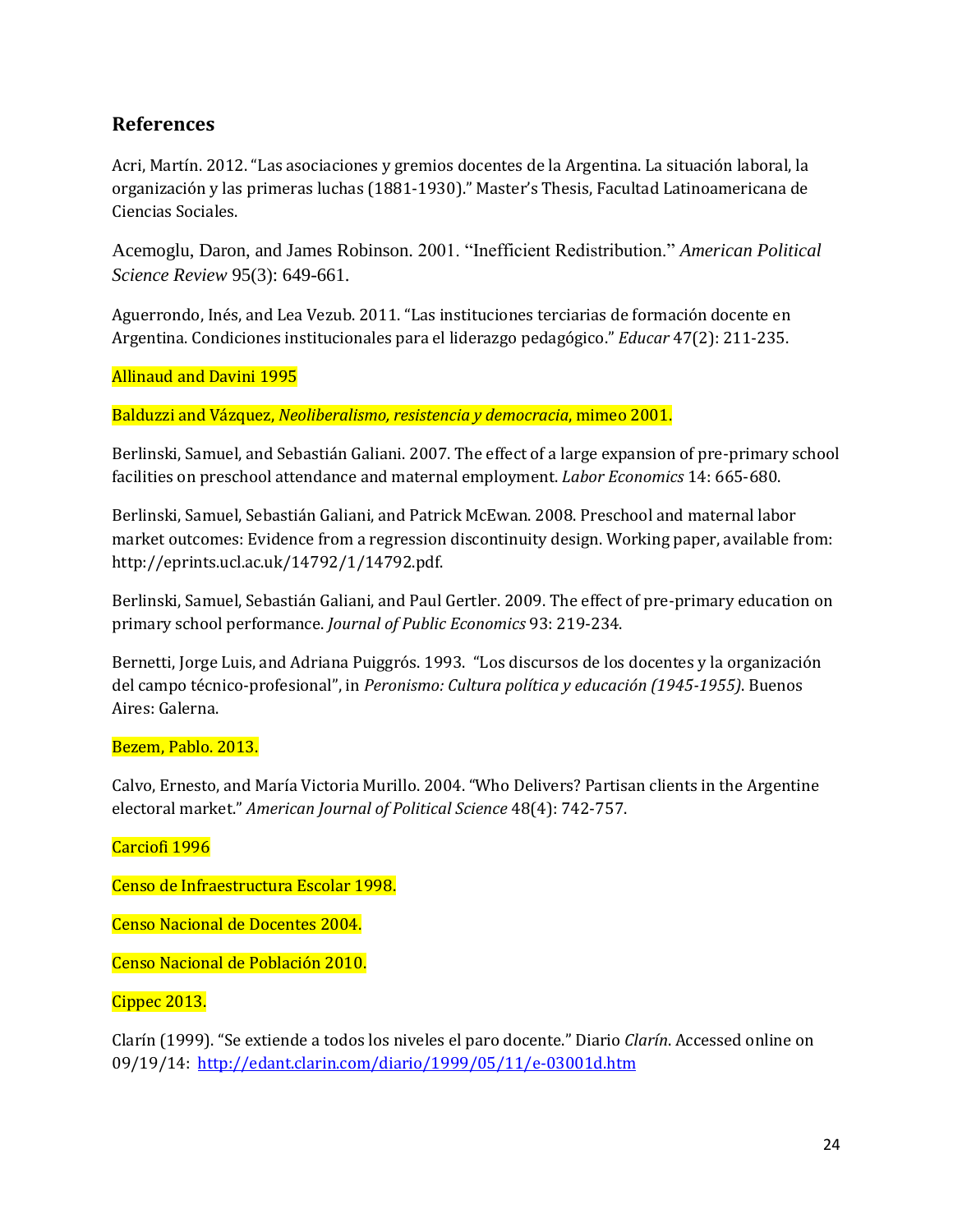Collier, Ruth, and David Collier. 1991. *Shaping the political arena : critical junctures, the labor movement, and regime dynamics in Latin America*. Princeton, NJ: Princeton University Press.

Cremonte, Matías. 2009. "La negociación colectiva como derecho." In Sanllorenti, Pedro (ed.), *Negociación Colectiva*. Buenos Aires: IEC-CONADU.

CTERA. 2007. "Acerca de la educación inicial en la Ley de Educación Nacional." *Informes y estudios sobre la situación educativa* 5. Buenos Aires, Argentina. Accessed online on 09/2008: [http://www.ctera.org.ar/iipmv/areas/Coyuntura/iipmv\\_mayo\\_07.doc](http://www.ctera.org.ar/iipmv/areas/Coyuntura/iipmv_mayo_07.doc)

Di Santi, Matías. 2013. "Sileoni: 'Del 2003 al 2012, 655% aumentó el salario docente, [mientras que] la inflación aumentó 365 por ciento.'" Chequeado. Accessed online on 09/19/14: [http://chequeado.com/ultimas-noticias/1527-sileoni-del-2003-al-2012-665-aumento-el-salario](http://chequeado.com/ultimas-noticias/1527-sileoni-del-2003-al-2012-665-aumento-el-salario-docente-mientras-que-la-inflacion-aumento-365-por-ciento.html)[docente-mientras-que-la-inflacion-aumento-365-por-ciento.html](http://chequeado.com/ultimas-noticias/1527-sileoni-del-2003-al-2012-665-aumento-el-salario-docente-mientras-que-la-inflacion-aumento-365-por-ciento.html)

Donaire, Ricardo. 2009. "¿Desaparición o difusión de la "identidad de clase trabajadora"?" *Conflicto Social* 2(1): 135-167.

Farinetti n.d. "¿Qué queda del "movimiento obrero"? Las formas del reclamo laboral en la nueva democracia argentina." Working Paper, Universidad de Buenos Aires.

Filmus, Daniel. n.d. "La descentralización educativa en Argentina: elementos para el análisis de un proceso abierto." [http://www.clad.org/documentos/otros-documentos/la-descentralizacion](http://www.clad.org/documentos/otros-documentos/la-descentralizacion-educativa-en-argentina-elementos-para-el-analisis-de-un-proceso-abierto)[educativa-en-argentina-elementos-para-el-analisis-de-un-proceso-abierto](http://www.clad.org/documentos/otros-documentos/la-descentralizacion-educativa-en-argentina-elementos-para-el-analisis-de-un-proceso-abierto)

Galiani, Sebastián, Paul Gertler, and Ernesto Schargrodsky. 2008. "School decentralization:Helping the good get better, but leaving the poor behind." *Journal of Public Economics* 92: 2106-2120.

Gutiérrez, Gonzalo. 2010. "Los cambios en la relación entre Estado y docencia. Un análisis a partir de las transformaciones en el campo sindical." Paper presented at the Seminário Internacional da Rede de Pesquisadores sobre Associativismo e Sindicalismo dos Trabalhadores em Educação. Rio de Janeiro, Brazil.

Gutiérrez, Gonzalo. 2011. "Política -Pedagogía y Sindicalismo docente. Análisis de sus relaciones y transformaciones entre 1953 y 1958." Master's Thesis, Universidad Nacional de Córdoba.

Hanson 1997

La Nación 2005,<http://www.lanacion.com.ar/705738-preven-dos-marchas-masivas-para-hoy>

La Nación 2013, [http://www.lanacion.com.ar/1557628-los-docentes-realizan-manana-un-paro](http://www.lanacion.com.ar/1557628-los-docentes-realizan-manana-un-paro-nacional-de-24-horas)[nacional-de-24-horas](http://www.lanacion.com.ar/1557628-los-docentes-realizan-manana-un-paro-nacional-de-24-horas)

Lionetti, Lucía. 2006. "La educación pública: escenario de conflictos y acuerdos entre católicos y liberales en la Argentina de fines del siglo XIX y comienzos del XX." *Anuario de Estudios Americanos* 63(1): 77-106.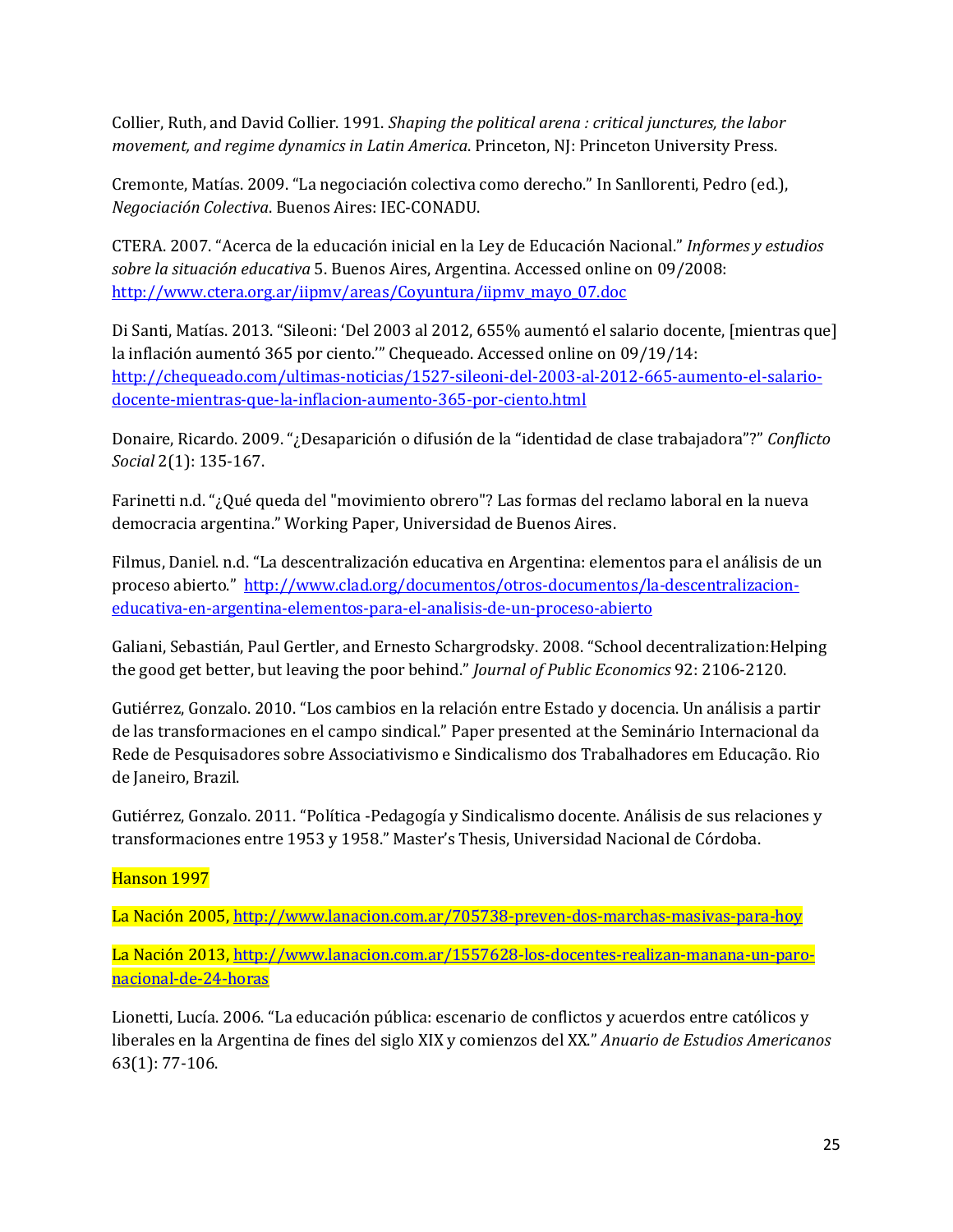Ministerio de Cultura y Educación. 1976. "Evolución de los salarios docentes 1906-1975." *Situación educativa argentina* 11.

Murillo, María Victoria. 1999. "Recovering Political Dynamics: Teachers' Unions and the Decentralization of Education in Argentina and Mexico. *Journal of Interamerican Studies and World Affairs* 41(1): 31-57.

Murillo, María Victoria. 2001.

Murillo, María Victoria, and Lucas Ronconi. 2004. "Teachers' Strikes in Argentina: Partisan Alignments and Public-sector Labor Relations." *Studies in Comparative International Development* 39(l): 77-98.

Narodowski, Mariano, Mauro Moschetti, and Silvina Alegre. 2013. "Radiografía de las huelgas docentes en la Argentina: Conflicto laboral y privatización de la educación." Working Paper, Universidad Torcuato Di Tella.

Núñez, Iván. 1986. *Gremios del magisterio: Setenta años de historia, 1900-1970*. Santiago, Chile: Programa Interdisciplinario de Investigaciones en Educación.

### Paglianitti 1991

Paglayan, Agustina S. 2008. "Reading between the lines: A closer look at the effectiveness of early childhood education policy to reduce inequality in Argentina." Paper presented at the 14th Annual Meeting of the Latin American and Caribbean Economic Association (LACEA). Buenos Aires, Argentina.

Paglayan, Agustina S. 2014. "Collective Bargaining and Education in the United States: New Evidence on an Old Debate." Paper presented at the 2014 meeting of Mid-Western Political Science Association (MPSA). Chicago.

Perazza, Roxana, and Martín Legarralde. 2008. "El sindicalismo docente en Argentina". Fundación Konrad Adenauer.

Polack 2012[, http://www.lanacion.com.ar/1454475-casi-10-millones-de-alumnos-sin-clases-por](http://www.lanacion.com.ar/1454475-casi-10-millones-de-alumnos-sin-clases-por-el-paro-docente)[el-paro-docente](http://www.lanacion.com.ar/1454475-casi-10-millones-de-alumnos-sin-clases-por-el-paro-docente)

Przeworski et al. 2000

Puiggrós 1996

Rivas, Axel, Alejandro Vera, and Pablo Bezem. 2010. *Radiografía de la educación argentina*. Buenos Aires: Fundación CIPPEC.

Rivas, Axel. 2004. *Gobernar la educación. Estudio comparado sobre el poder y la educación en las provincias argentinas*. Buenos Aires: Granica.